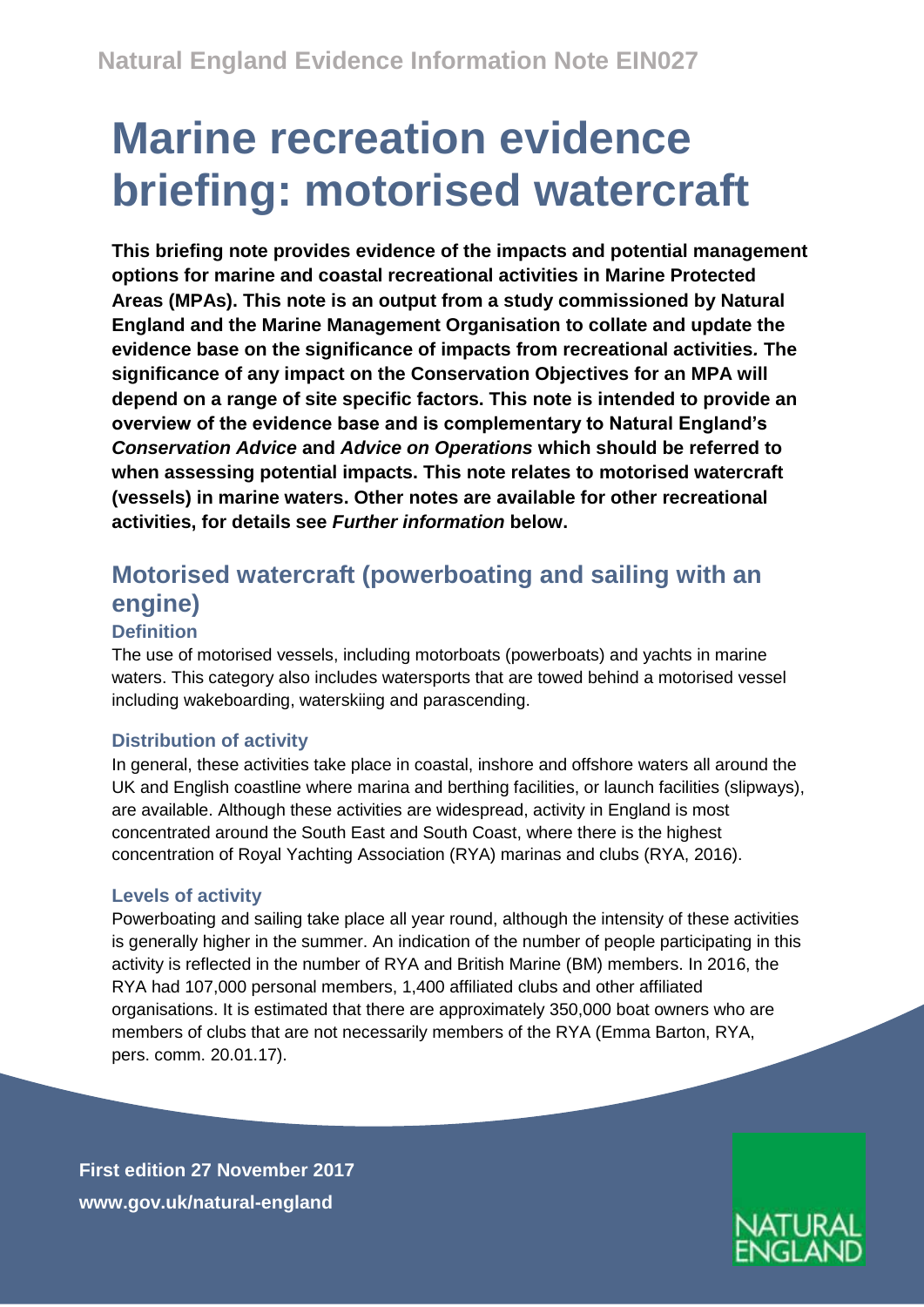The Watersports Participation Survey 2015 (Arkenford, 2015) estimated that 253,000 people participated in yacht cruising, 94,000 in yacht racing, 421,000 in motorboat/cruising, 297,000 in powerboating and 273,000 in waterskiing and wakeboarding (note, these statistics may include participants undertaking more than one activity).

### **Pressures**

-

This Information Note summarises the evidence on the pressures and impacts arising from the launch/recovery of vessels (if not kept on the water) and from the use of the vessel at sea. It does not include the impacts of use of motorised personal watercraft (which are covered in a separate Information Note) or of mooring or anchoring of motorised vessels.

The direct pressures considered to arise from each functional aspect of the activity are shown in Table 1 and the potential biological receptor groups affected by the pressures are shown in Table 2. The information presented on pressures associated with the activity builds upon, and is complementary to, Natural England's Conservation Advice and Advice on Operations which should be referred to for MPA specific information and sensitivities of specific MPA features to those pressures<sup>1</sup>.

### **The main pressure-receptor impact pathways arising from this activity are considered to be:**

- Abrasion/disturbance of the surface and sub-surface sediment in shallow subtidal habitats through propeller/engine wash.
- Underwater noise disturbance of marine mammals and birds, related to engine operation during the activity.
- Above water noise and visual disturbance, of hauled out seals and birds related to people and/or vehicle noise during vessel launch/recovery from slipways and from people noise, engine operation and the vessel moving through waves (craft striking waves or 'hull slap') during the activity.
- Visual disturbance of marine mammals and birds, related to the presence of people and the vessel during launch/recovery and during the activity.

There is the potential for abrasion/disturbance of surface and sub-surface sediments in intertidal and shallow subtidal habitats from the launch and recovery of vessels from 'unofficial access' points, for example using a vehicle and a trailer to launch a vessel from a location without a slipway. For example, in a review of the impacts of marine recreation, UK CEED (2000) noted that damage may accrue through trampling and/or erosion (eg use of trailers/vehicle) at access points. However, this has been judged unlikely to be a frequent pressure based on expert opinion that launching or recovery of a motorised vessel via trailer is unlikely to be undertaken anywhere other than a slipway. Established slipways/access points have been chosen to be accessible at high and low tides which minimises disturbance to sediment (UK CEED, 2000). Hence where craft are launched from established slipways and launch points, it is unlikely that significant additional impacts will occur from the

<sup>1</sup> https://www.gov.uk/government/collections/conservation-advice-packages-for-marine-protectedareas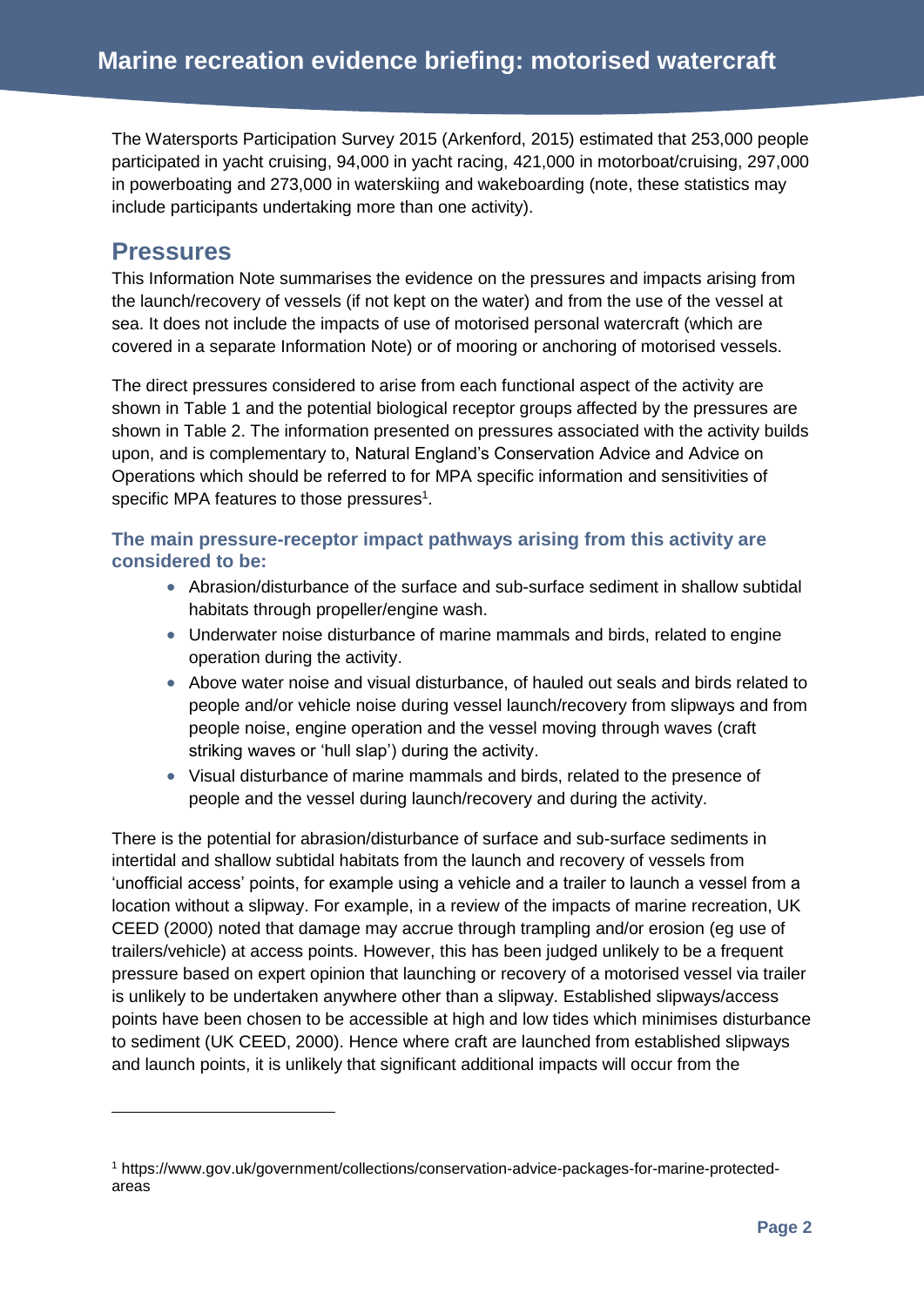launching itself. As such, although this pressure-receptor impact pathway is acknowledged, it has been considered negligible (expert judgement).

Underwater noise changes relating to any engine use during launch/recovery of the watercraft has been considered negligible (expert opinion) as vessels are generally floated off trailers. Any use of the engine once the vessel is floated will be very controlled initially, and the main pressure of changes in underwater noise and/or abrasion of any subtidal substratum associated with engine use has been considered during 'operation' of the vessel.

Note: Assessing potential collision risk pressure from motorised watercraft was not within the scope of this project and is therefore not considered here.

### **For table 1 and 2 please see page 16 & 17.**

### **Impacts**

Where an impact pathway has been identified between the pressures arising from the activity and a biological receptor group, a summary of the evidence of impacts has been presented below.

### **Shallow subtidal habitats**

### **Penetration/disturbance below surface – from engine/propeller wash**

In general, motorised vessels can cause propeller damage to the seabed when they operate in shallow water. This can lead to localised scouring/erosion at slipways. Boat wash may cause localised erosion of marine features but its impact is generally minimal in the context of natural effects (UK CEED, 2000).

Seagrass (*Zostera* species) can be damaged when motorised vessels are piloted across meadows during low water conditions. Turbulence from propeller wash and boat wakes can break off leaves, dislodge sediments and uproot plants. Repeated shearing of leaves may reduce the productivity of meadows and in severe cases, propellers cutting into the bottom may completely denude an area (McCarthy and Preselli, 2007; study from the USA). In areas where boat traffic is relatively frequent, permanent reductions of abundances of macroinvertebrates in seagrass may occur (Bishop, 2008; study in Australia).

### **Fish**

### **Underwater noise changes and visual disturbance**

Small motorised craft (including recreational craft) produce relatively low levels of noise (75- 159 dB re 1μPa m) with the output characteristics highly dependent on speed and other operational characteristics (OSPAR, 2009). Many of these sources have greater sound energy in higher frequency bands (ie above 1,000 Hz) than large ships.

With respect to recreational vessel movements, few specific scientific studies have been undertaken on the impacts of vessel noise on fish although vessels have been shown to increase stress response and potentially mask vocalizations (Celi *et al*., 2015; Neenan *et al.,* 2016). The response of fish will be dependent on sensitivity of these species with fish with a swimbladder generally considered to have better hearing than those without (Nedwell *et al.,*  2004).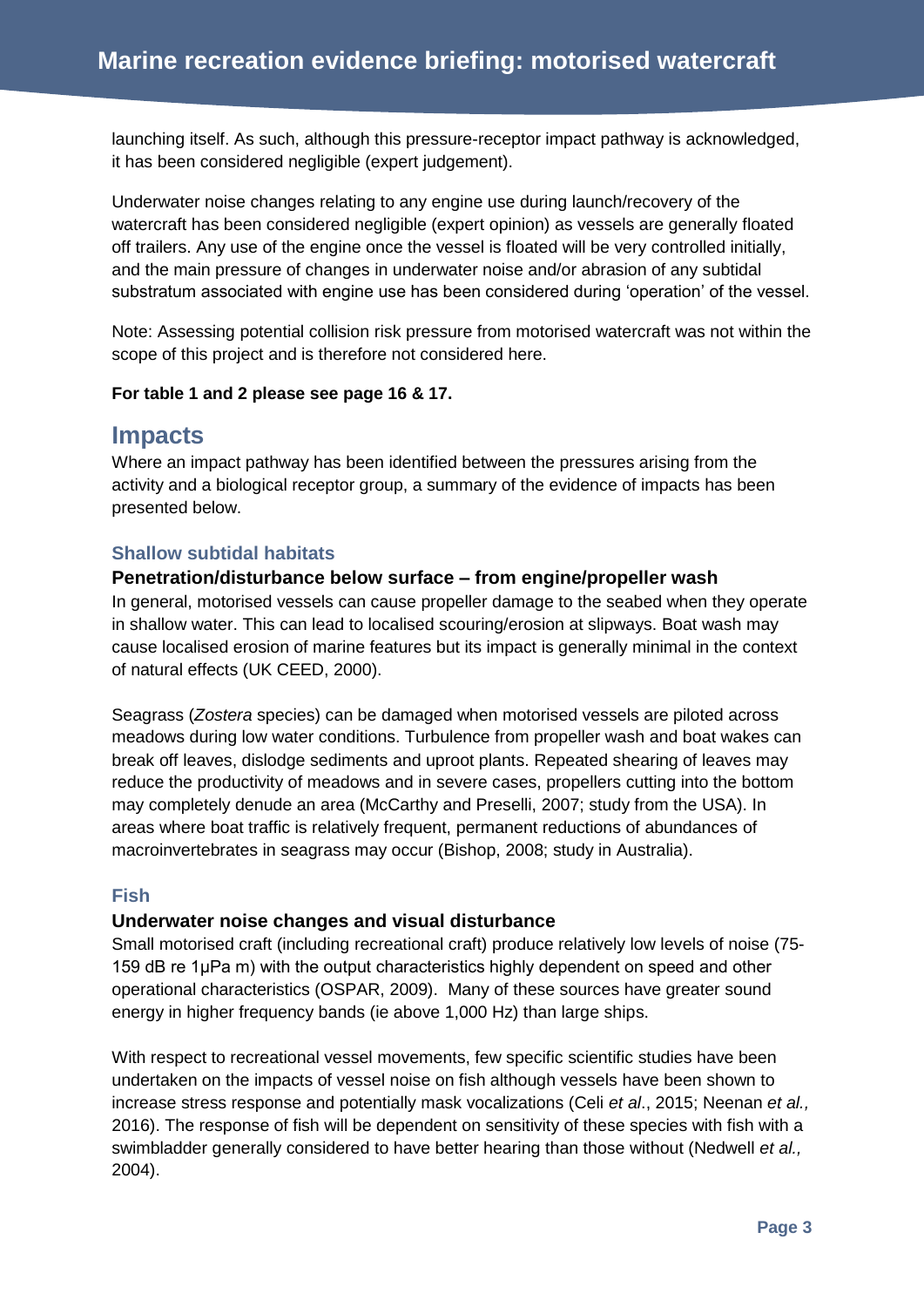In general, fish species are generally not considered sensitive to visual disturbance. However, the foraging and courtship behaviour of basking sharks occurs at the surface in UK waters (particularly South West England) in the spring and summer (Sims, 2008), making them potentially sensitive to the visual presence of a motorised vessel as well as to noise stimuli. Although basking sharks are not a feature of any MPAs, they are protected under Schedule 5 of the Wildlife and Countryside Act 1981, making it illegal to intentionally kill, injure or recklessly disturb or harass them in British Waters. It is very difficult to separate out the relative contribution of noise and visual stimuli in causing a disturbance response to basking sharks due to motorised vessels and the available literature generally makes no distinction. Therefore, these pressures are reviewed collectively.

Compared with cetaceans, basking sharks are considered more difficult to disturb (Speedie and Johnson, 2008). However, specific research on the impacts of vessel related disturbance on basking sharks is limited. One study documented that short-term displacement responses occurred when a basking shark was in the vicinity of a small motorised boat. The observations only recorded a reaction to the approach of a vessel at a maximum distance of approximately 10 m. The study also found that the angle of approach and engine noise were contributory factors to disturbance. In addition, repeated approaches appeared to increase the disturbance response (Wilson, 2000).

### **Marine mammals**

### **Underwater noise changes and visual disturbance**

It is considered difficult to disentangle the combined effects of noise and boat physical/visual presence which could in combination or separately cause disturbance (Pirotta *et al.,* 2015). Therefore, these pressures are reviewed collectively.

Small motorised craft (including recreational craft) produce relatively low levels of noise (75- 159 dB re 1µ Pa m) with the output characteristics being highly dependent on speed and other operational characteristics (OSPAR, 2009). Many of these sources have greater sound energy in higher frequency bands (i.e. above 1,000 Hz) than large ships. Noise injury at these levels is considered unlikely although a range of studies have demonstrated that vessels can cause behavioural responses in marine mammals and also mask important acoustic cues (Pirotta *et al*., 2015).

Typical adverse behavioural responses are associated with evasion and include changes in travel direction (Nowacek *et al*., 2001), dive duration (Janik and Thompson, 1996; Lusseau, 2003) and changes in behavioural state such as decrease in feeding or resting activity (Lusseau, 2003; Constantine, *et al*., 2004). These responses may interrupt social interactions, carry energetic costs and in the long term could affect individual fitness (Lundquist *et al.,* 2012).

Vessel speed, manoeuvring and approach angle are all important factors in cetacean responses with high impact approaches (crossing path of the animals and boats approaching closely and with high speed generally resulting in increased disturbance of the animals (Peters *et al*., 2013). The effects are typically most pronounced when boats deliberately seek direct interactions (eg whale watching).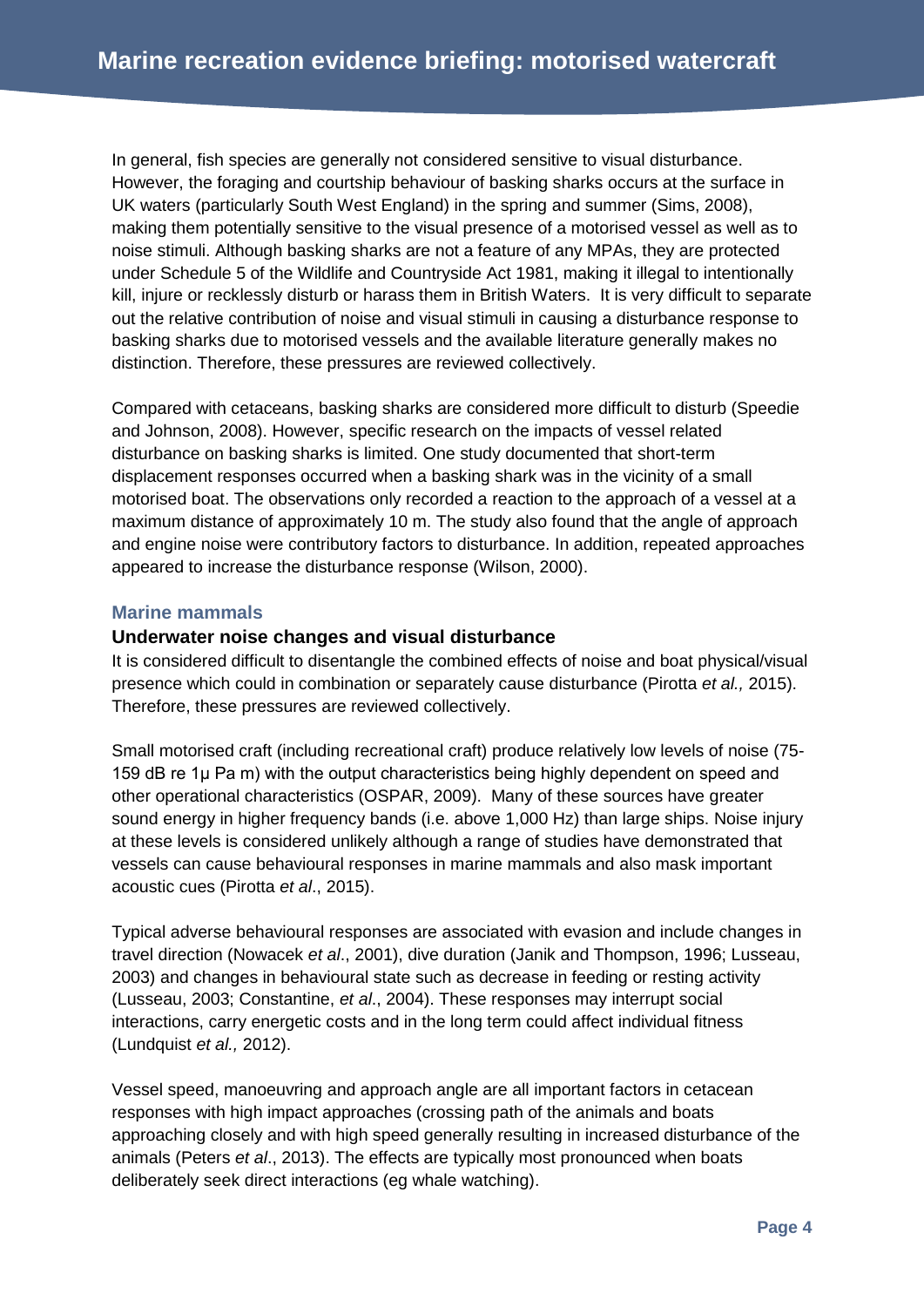The effects of towed watersports are likely to be more pronounced due to the speed of the vessel and the additional visual stimuli of the towed equipment/participant (expert judgement).

Responses towards vessels that are not considered adverse (typically involving moving towards a vessel to bow ride) are also regularly observed in a range of cetacean species. For example, monitoring of bottlenose dolphins in Cardigan Bay, Wales found that the species generally showed a neutral or positive response to vessels (primarily tourist boats) (Gregory and Rowden, 2001).

### **Above water noise changes and visual disturbance (hauled out seals only)**

It is very difficult to separate out the relative contribution of noise and visual stimuli in causing a disturbance response to seals due to motorised vessels and the available literature generally makes no distinction. Therefore, these pressures are reviewed collectively.

Seals which are hauled out on land, either resting or breeding, are considered particularly sensitive to visual disturbance (Hoover-Miller *et al*., 2013). The level of response of seals is dependent on a range of factors, such as the species at risk, age, weather conditions and the degree of habituation to the disturbance source.

Hauled out seals have been recorded becoming alert to powered craft at distances of up to 800 m although seals generally only disperse into the water at distances <150-200m (Wilson, 2014; Young, 1998; Suryan and Harvey, 1999; Henry and Hammill, 2001). For example, Strong and Morris (2010) observed that grey seals in Pembrokeshire, Wales responded by flushing to the water at distances of 20–70 m with no detectable disturbance at 150 m. The study also found that seals responded more to boat speed than to distance. In a study focusing on a colony of grey seals on the South Devon coast, vessels approaching at distances between 5 m and 25 m resulted in over 64% of seals entering the water, but at distances of between 50 m and 100 m only 1% entered the water (Curtin *et al*., 2009). With respect to common seals, Henry and Hammill (2001) observed that flushing as a result of motorboats occurred with 200 m (with approximately 70 % with 100 m).

The effects of towed watersports (particularly parascending) are likely to be more pronounced due to the additional visual stimuli of the towed equipment/participant (expert judgement).

### **Birds**

### **Above water noise changes and visual disturbance**

It is very difficult to separate out the relative contribution of noise and visual stimuli in causing a disturbance response in birds due to motorised vessels and the available literature generally makes no distinction. Therefore, these pressures are reviewed collectively. During the launch/recovery of a motorised watercraft from a slipway, the presence of people/vehicle/vessel has the potential to cause disturbance to feeding, roosting and nesting coastal waterbirds. In general, the primary responses observed are likely to include increased vigilance, avoidance walking and flight responses.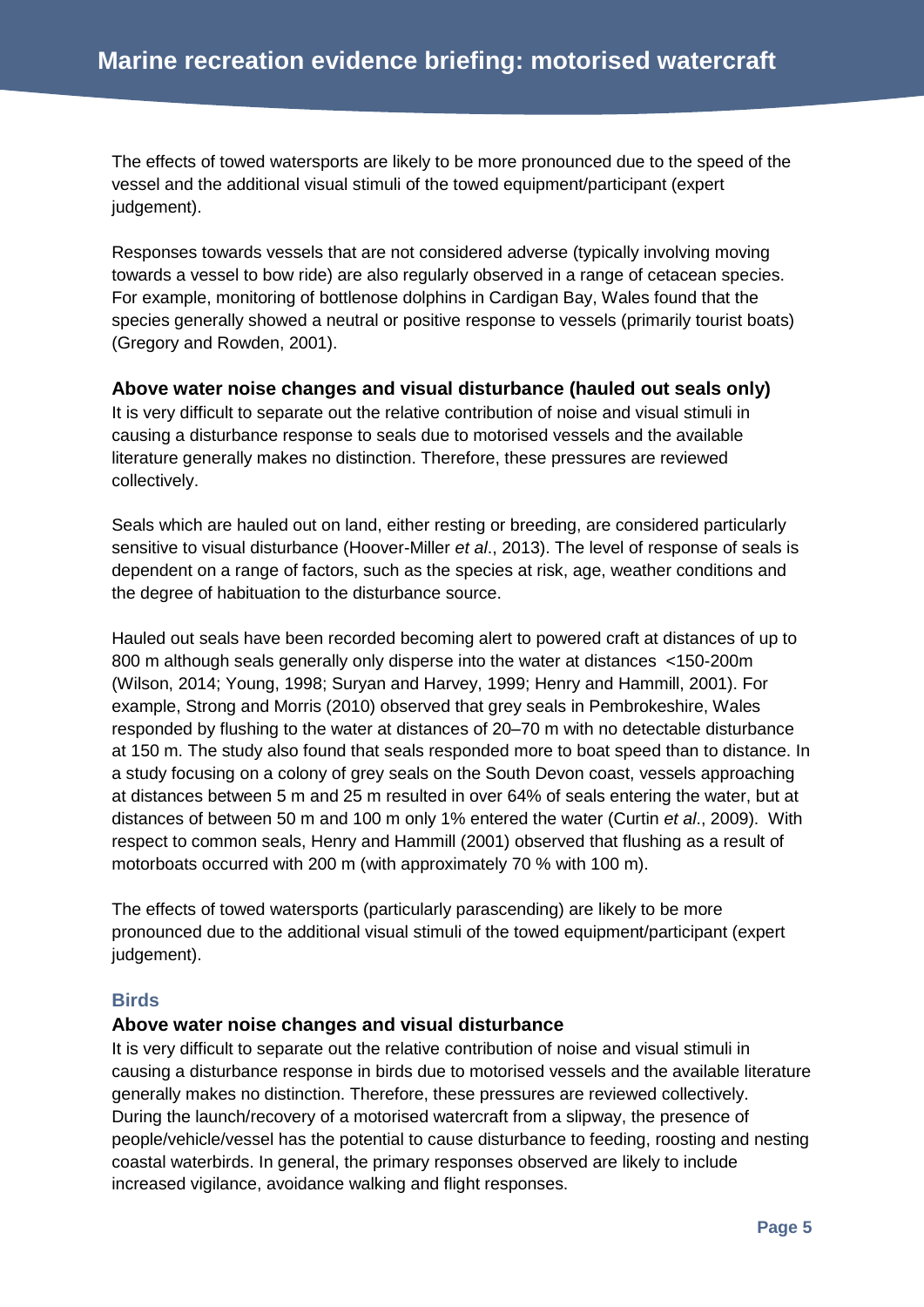The level of response will vary depending on a range of factors including the frequency of disturbance and the level of habituation as a result of existing activity (IECS, 2009).

Evidence suggests that waterbirds generally show a flight response to human presence on the foreshore at approach distances of between 20 m and 100 m. However, distances over 200 m have been recorded for some sensitive species (McLeod, *et al.,* 2013; IECS, 2009; Dwyer, 2010; Glover *et al*., 2015). Repetitive disturbance events can result in possible longterm effects such as loss of weight, condition and a reduction in reproductive success, leading to population impacts (Durell *et al.,* 2005; Gill, 2007; Goss-Custard *et al*., 2006; Belanger and Bedard, 1990). Birds typically show a dispersive response to disturbance, with prolonged disturbance causing displacement (Dwyer, 2010; Navedo and Herrera, 2012). Literature suggests that in general, human presence is considered to cause greater disturbance (in terms of response distances) than vehicles or watercraft (Glover *et al*., 2015; McLeod, *et al*., 2013; Guay *et al*., 2014; IECS, 2009a; Schlacher *et al*. 2013).

With regard to impacts during the activity, most disturbance events from powered vessels occur within 50-100 m of the receptor with vessels approaching at faster speeds eliciting higher disturbance (Rodgers and Schwikert, 2002; Bellefleur *et al.,* 2009; Burger, 1998; Schwemmer *et al*., 2011). Chatwin (2013) found that motorboats generally caused disturbance to birds at greater distances than non-powered craft.

Predictability and randomness are also factors which may explain variation in waterbird response. For example, literature also suggests that vessels consistently using defined routes (such as ferries or cargo ships) elicit less of a disturbance response than recreational craft which are more unpredictable in terms of speed and course and thus their disturbance potential for birds may be enhanced (Rodgers and Schwikert, 2002; Burger, 1998; Schwemmer *et al.,* 2011).

The effects of towed watersports (particularly parascending) are likely to be more pronounced due to the additional visual stimuli of the towed equipment/participant (expert judgement).

### **Underwater noise changes**

Hearing is considered likely to be an important underwater sense for diving birds although information on the sensitivity of birds to underwater noise and responses to vessel disturbance is limited (Dooling, 2012). However, underwater noise from recreational motorised vessels is likely to cause evasion responses in diving birds.

### **Assessment of significance of activity-pressure**

The following assessment uses the evidence base summarised above, combined with generic information about the likely overlap of the activity with designated features and the sensitivity range of the receptor groups, to provide an indication of the likelihood of:

- i) an observable/measurable effect on the feature group; and
- ii) significant impact on Conservation Objectives based on the effect on the feature group.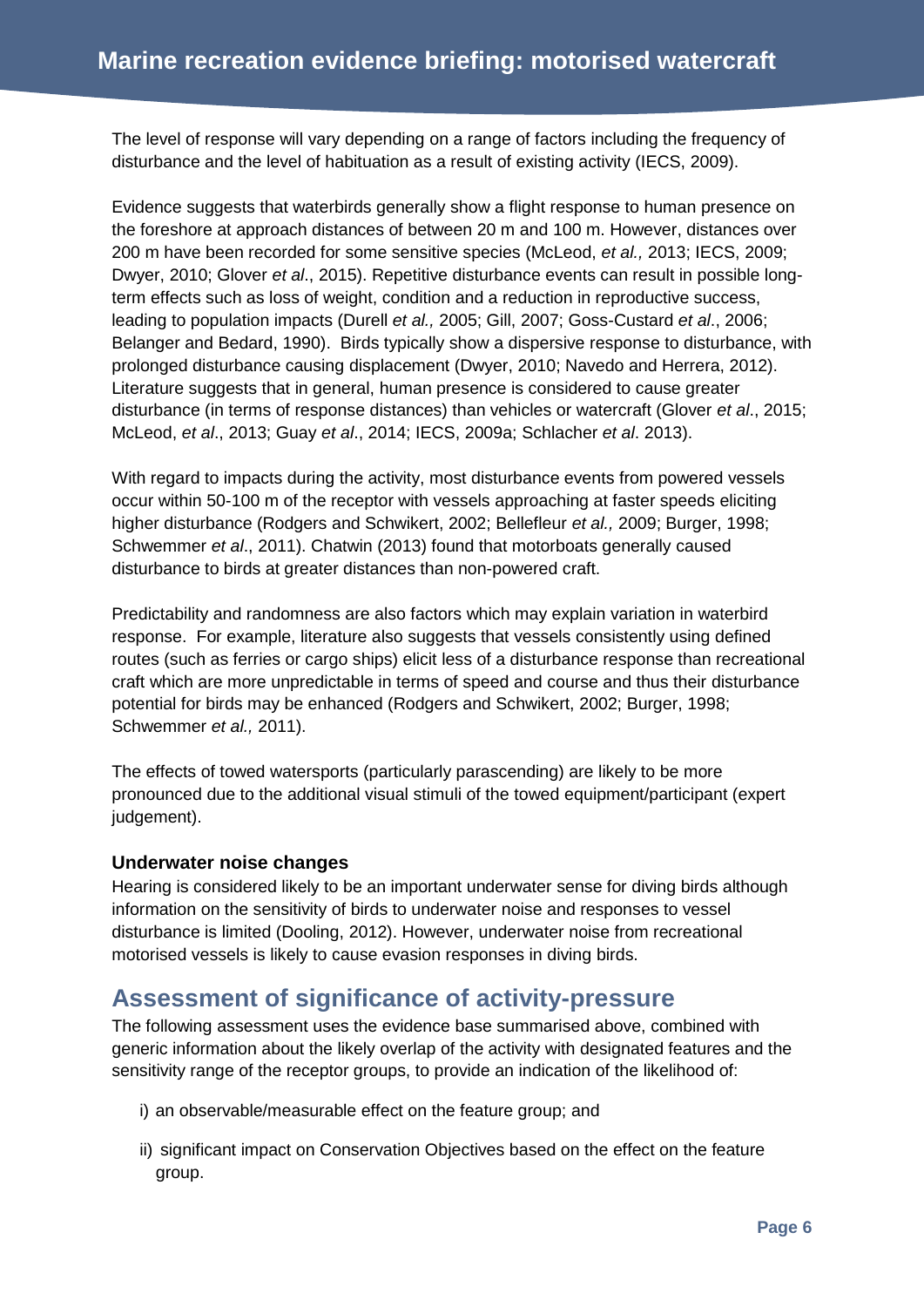The assessment of significance of impacts has been based on the potential risk to the achievement of the conservation objectives for the features for which a site has been designated. The assessment is made using expert judgement and is designed to help identify those activities that are likely to be of greatest or least concern, and, where possible, suggest at what point impacts may need further investigation to determine potential management requirements within MPAs to reduce the risk of an adverse effect on the integrity of the site. Note, the assessment only considers the impact pathways considered in the evidence section (pressures which were considered negligible in Tables 1 and 2 are not considered in this assessment).

The outputs are shown in Table 3. The relative ratings of likelihood of significant impact on Conservation Objectives (COs) are defined as:

- Low possible observable/measurable effect on the feature group but unlikely to compromise COs.
- Medium observable/measurable effect on the feature group that potentially could compromise COs.
- High observable/measurable effect on the feature group that almost certainly would compromise COs.

The relative risk ratings are based on the activity occurring without any management options, which would be considered current good practice, being applied. The influence that such management may have on the risk rating is discussed in the *Management options* section below.

It must be noted that the above assessment only provides a generic indication of the likelihood of significant impacts, as site-specific factors, such as the frequency and intensity of the activity, will greatly influence this likelihood. As such, further investigation of the risk to achieving COs will need to be done on a site specific basis, considering the following key site-specific factors:

- the spatial extent of overlap between the activity/pressure and the feature, including whether this is highly localised or widespread;
- the frequency of disturbance eg rare, intermittent, constant etc.;
- the severity/intensity of disturbance;
- the sensitivity of specific features (rather than the receptor groups assessed in Table 3) to pressure, and whether the disturbance occurs when the feature may be most sensitive to the pressure (e.g. when feeding, breeding etc.)
- the level of habituation of the feature to the pressure; and
- any cumulative and in-combination effects of different recreational activities.

### **For Table 3 see page 18**

### **Management options**

Potential management options for marine recreational activities (note, not specific to motorised watercraft activity) include: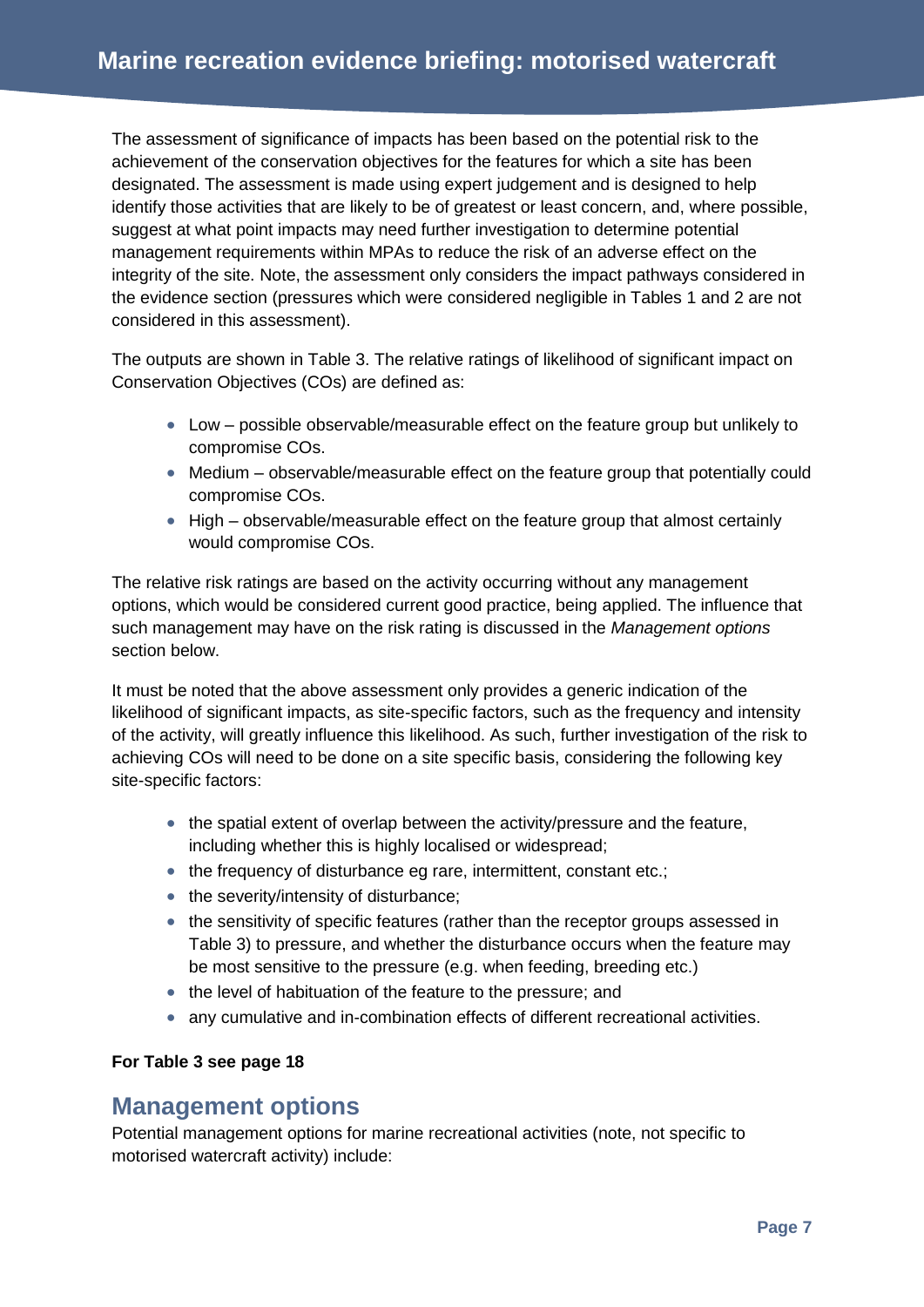### **On-site access management, for example:**

- designated areas for particular activities (voluntary agreements or underpinned by byelaws)
- provision of designated access points eg slipways, in locations likely to be away from nature conservation access (voluntary or permit condition or underpinned by byelaw)

### **Education and communication with the public and site users, for example:**

- signs, interpretation and leaflets
- voluntary codes of conduct and good practice guidance
- wardening
- provision of off-site education/information to local clubs/training centres and/or residents

### **Legal enforcement of, for example:**

- byelaws which can be created by a range of bodies including regulators, Local Authorities and landowners (collectively referred to as Relevant Authorities);
- permitting or licence conditions

Specific examples of management measures which have been applied to motorised watercraft activities are described further in a Management Toolkit which can be accessed from **[Marine evidence > Marine recreational activities](http://publications.naturalengland.org.uk/category/4891006631149568)** and include:

- codes of Conduct and Good Practice Guidance for boaters;
- voluntary zonation for example, exclusion zones for craft and defined boat landing areas; and
- $\bullet$  statutory zonation for example, high speed areas, underpinned by byelaws.

Based on expert judgement, it is considered that where management measures, which would be considered current good practice, are applied to motorised watercraft activities, adhered to and enforced, the likely risk of significant impact on a site's Conservation Objectives would be **Low** in relation to all activity/pressure impact pathways.

For further information and recommendations regarding management measures, good practice messaging dissemination and uptake, refer to the accompanying project report which can be accessed from **[Marine evidence > Marine recreational activities](http://publications.naturalengland.org.uk/category/4891006631149568)**.

### **National governing body and good practice messages for surfing**

### **National governing body**

The Royal Yachting Association (RYA) is the National Governing Body for all forms of boating, including dinghy and yacht racing, motor and sail cruising, rigid inflatable boats and sports boats, powerboat racing, windsurfing, canal and river boat cruising, and personal watercraft.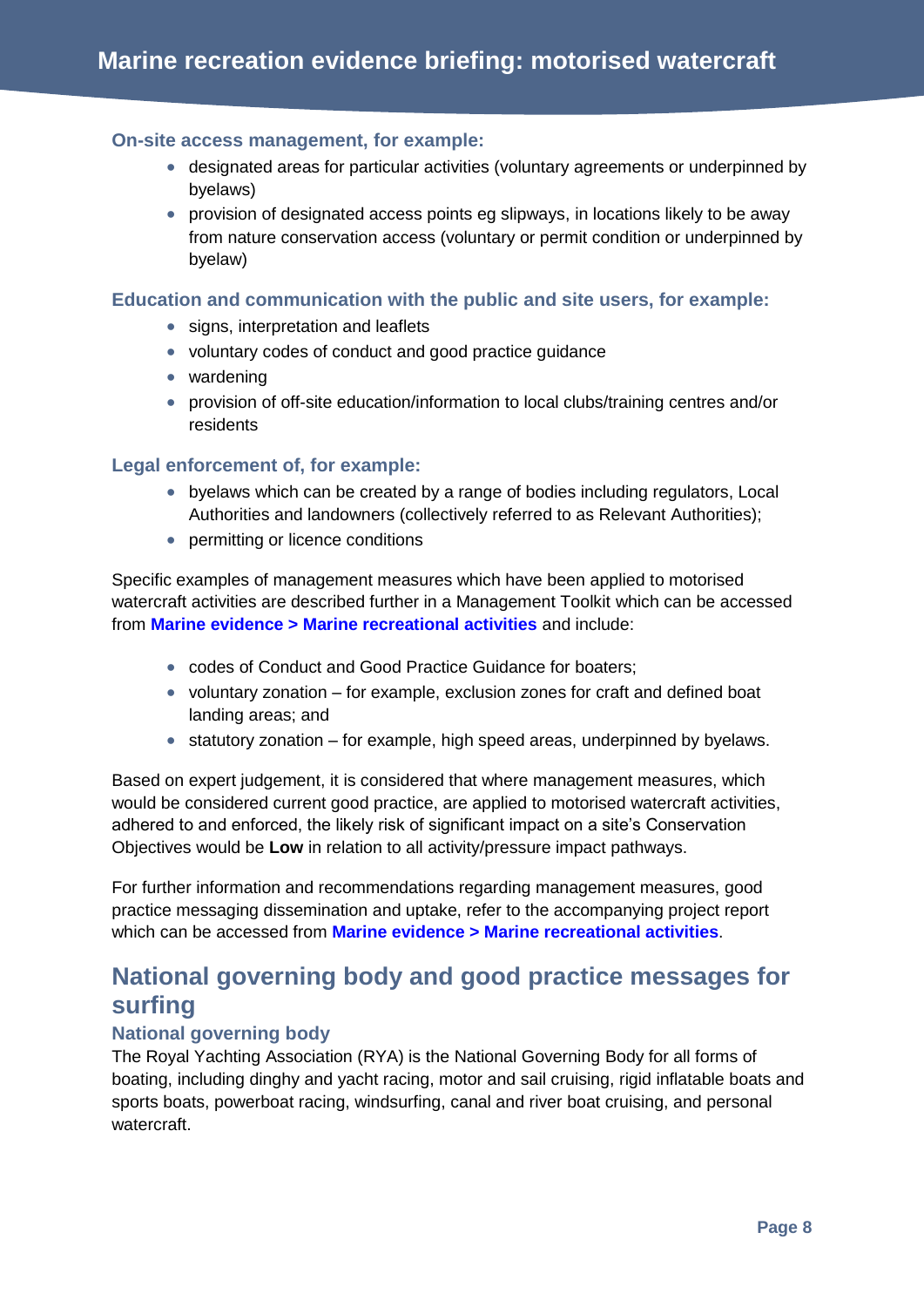The RYA works closely with The Green Blue, an environmental charity part funded by the RYA and British Marine (the membership organisation for the leisure, superyacht and small commercial marine industry), which produces good practice guidance and environmental education, including in relation to wildlife and disturbance for marine recreational boat users. Good practice resources relating to abrasion, noise and visual disturbance produced by The Green Blue are:

- The Green Wildlife Guide for Boaters: a guidance document which educates participants regarding what disturbance is, what may cause it, signs of disturbance and what to do/not to do in certain situations. The guidance also includes signposting to information about legislation and reporting wildlife sightings. **[http://thegreenblue.org.uk/~/media/TheGreenBlue/Files-and-](http://thegreenblue.org.uk/~/media/TheGreenBlue/Files-and-Documents/Leaflets/The-Green-Wildlife-Guide-for-Boaters.ashx?la=en)[Documents/Leaflets/The-Green-Wildlife-Guide-for-Boaters.ashx?la=en](http://thegreenblue.org.uk/~/media/TheGreenBlue/Files-and-Documents/Leaflets/The-Green-Wildlife-Guide-for-Boaters.ashx?la=en)**
- A guide to Writing a Green Wildlife Guide for Boaters: an accompanying leaflet with guidance on how to produce local guidance that is specific to the local audience and area. **[http://thegreenblue.org.uk/~/media/TheGreenBlue/Files](http://thegreenblue.org.uk/~/media/TheGreenBlue/Files-and-Documents/Leaflets/Writing-a-Green-Wildlife-Guide-for-Boaters.ashx?la=en)[and-Documents/Leaflets/Writing-a-Green-Wildlife-Guide-for-](http://thegreenblue.org.uk/~/media/TheGreenBlue/Files-and-Documents/Leaflets/Writing-a-Green-Wildlife-Guide-for-Boaters.ashx?la=en)[Boaters.ashx?la=en](http://thegreenblue.org.uk/~/media/TheGreenBlue/Files-and-Documents/Leaflets/Writing-a-Green-Wildlife-Guide-for-Boaters.ashx?la=en)**

There are a number of other national level Codes of Conduct relating specifically to the activity of wildlife watching but relevant for motorised watercraft (the WiSe Scheme and Scottish Natural Heritage's Marine Wildlife Watching Code) and these are summarised in the *Wildlife watching* Information Note.

### **Good practice messaging**

The guidance document above promotes conduct to minimise all of the main pressures arising from motorised watercraft. Key messages to minimise impacts include:

### **Abrasion/disturbance of habitats:**

- use designated launch and landing spots;
- $\bullet$  keep a depth of water under the boat;
- $\bullet$  keep wake to a minimum;

### **Noise (above and below water) and visual disturbance:**

- For wildlife over 100m away in the water, stay on course at a steady speed but be prepared to slow down and let it move out of the vessel path.
- For wildlife less than 100m away in the water, stay on course and slow down but be prepared to stop to avoid collision.
- Stay at least 50m away from wildlife on cliffs and rocks and consider slowing to a speed that reduces noise.
- Do not turn the propeller towards the animals, chase, change course, steer directly towards them, overcrowd, box them in, split or steer through a group.
- Do not follow marine animals that appear alongside your vessel.
- If observing animals at distance that minimises disturbance, spend no more than 15 minutes observing quietly; leave immediately if you notice any sign of distress.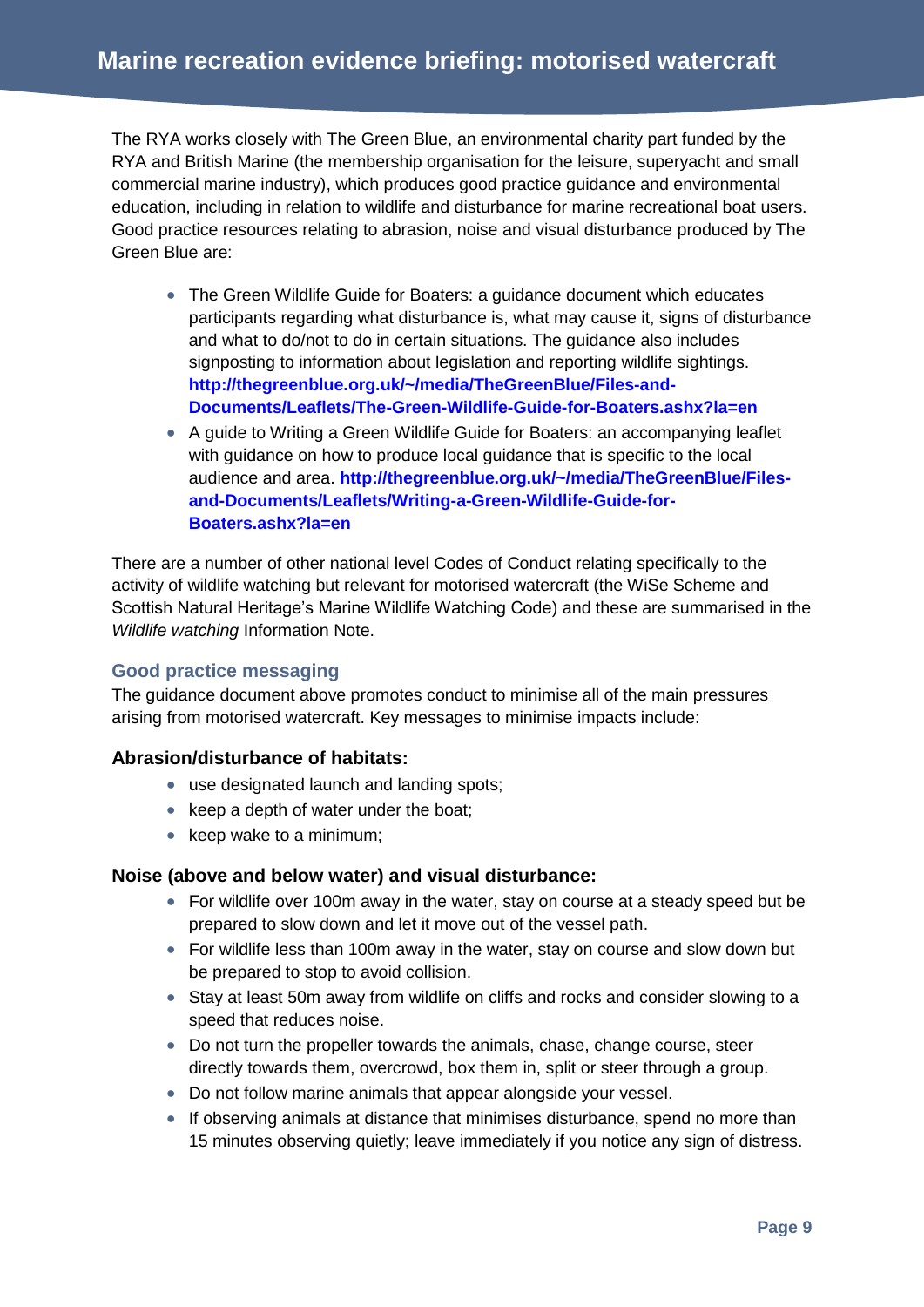### **The guide also raises awareness of:**

- elements of boating that may cause disturbance;
- how to recognise signs of disturbance;
- sensitive times for particular receptors (eg breeding, pupping, feeding seasons) and the potential impacts of disturbance at these times;
- information on legislation and citizen science programmes for recording wildlife sightings;
- looking for site-specific advice, marine codes and local designations in area boating.

### **Further information**

Further information about the National Governing Body for motorised watercraft, good practice messaging resources, site specific conservation advice and management of marine recreational activities can be found through the following links:

- National Governing Body: The Royal Yachting Association: **<http://www.rya.org.uk/Pages/Home.aspx>**
- The Green Blue: **<http://thegreenblue.org.uk/>**
- Conservation Advice Advice on Operations
- For site specific information, please refer to Natural England's conservation advice for each English MPA which can be found on the Designated Sites System **<https://designatedsites.naturalengland.org.uk/>** This includes Advice on Operations which identifies pressures associated with the most commonly occurring marine activities, and provides a broad scale assessment of the sensitivity of the designated features of the site to these pressures.
- For further species specific sensitivity information a database of disturbance distances for birds (Kent et al, 2016) is available here: **<http://www.fwspubs.org/doi/abs/10.3996/082015-JFWM-078?code=ufws-site>**
- Some marine species are protected by EU and UK wildlife legislation from intentional or deliberate disturbance. For more information on the potential requirement for a wildlife licence: **[https://www.gov.uk/guidance/understand](https://www.gov.uk/guidance/understand-marine-wildlife-licences-and-report-an-incident)[marine-wildlife-licences-and-report-an-incident](https://www.gov.uk/guidance/understand-marine-wildlife-licences-and-report-an-incident)**
- The Management Toolkit which can be accessed from **[Marine evidence > Marine](http://publications.naturalengland.org.uk/category/4891006631149568)  [recreational activities](http://publications.naturalengland.org.uk/category/4891006631149568)**.

Evidence notes for other marine recreational activities can be accessed from **[Marine](http://publications.naturalengland.org.uk/category/4891006631149568)  [evidence > Marine recreational activities](http://publications.naturalengland.org.uk/category/4891006631149568)** and include the following activities:

- boardsports with a sail (windsurfing and kitesurfing)
- boardsports without a sail (surfing)
- coasteering
- diving and snorkelling
- drones (recreational use at the coast)
- **•** general Beach Leisure
- **•** hovercraft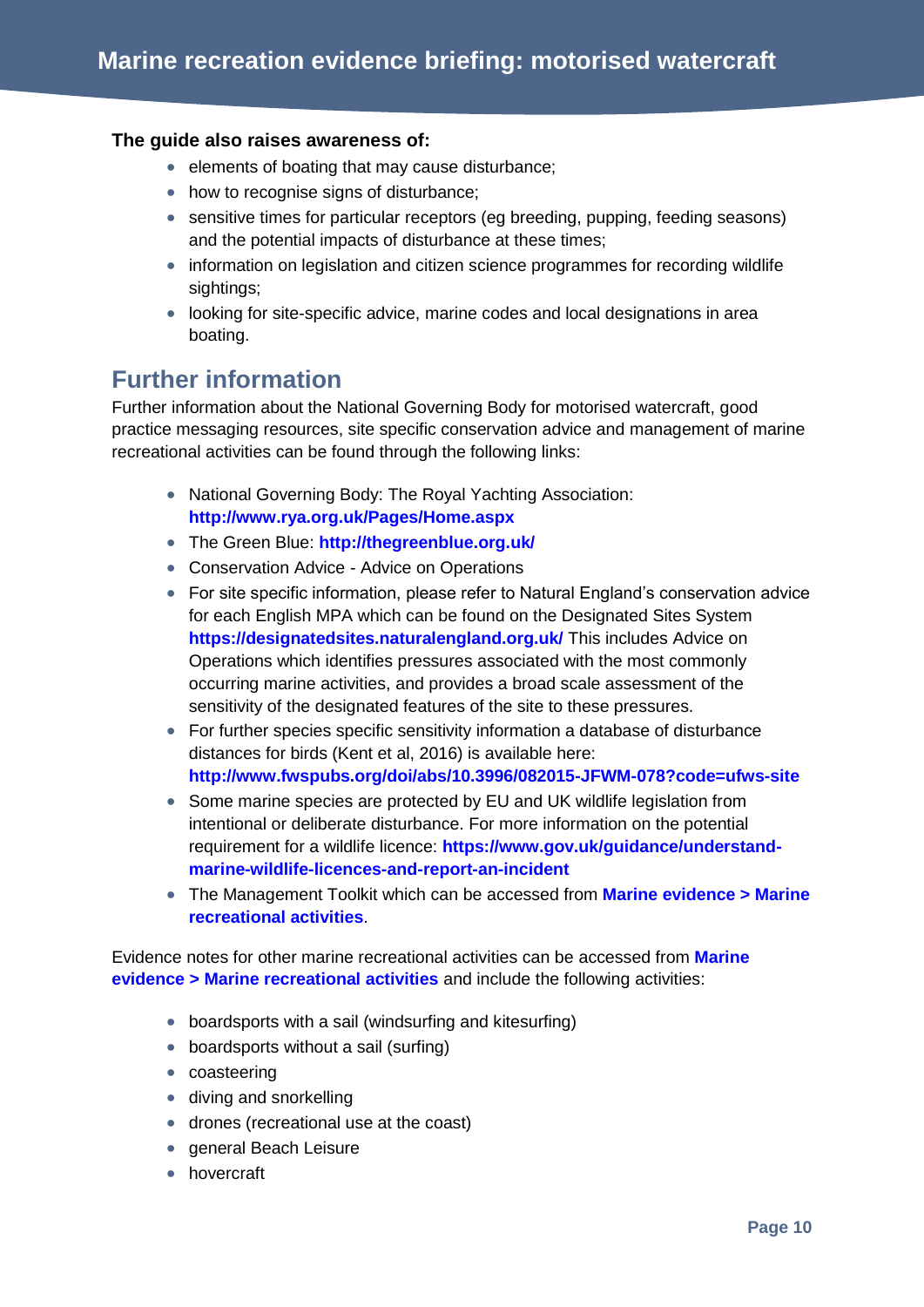- motorised and non-motorised land vehicles (including: the use of quad bikes, scramble bikes and cars on the foreshore and the activities of sand yachting, kite buggying and landboarding)
- light aircraft (including small planes and helicopters, microlights, paramotors and hang gliding)
- non-motorised watercraft (including dinghy, day boats or other small keelboat without a motor and the paddlesports sea kayaking, surf kayaking, sit-on-top kayaking, Canadian canoeing and stand up paddle boarding)
- personal watercraft
- wildlife watching (from land and from vessels)

Natural England Evidence Information Notes are available to download from the Natural England Access to Evidence Catalogue **<http://publications.naturalengland.org.uk/>** For information on Natural England contact the Natural England Enquiry Service on 0300 060 3900 or e-mail **[enquiries@naturalengland.org.uk](mailto:enquiries@naturalengland.org.uk)**.

### **Copyright**

This note is published by Natural England under the Open Government Licence - OGLv3.0 for public sector information. You are encouraged to use, and reuse, information subject to certain conditions. For details of the licence visit **[Copyright](http://publications.naturalengland.org.uk/copyright)**. Natural England photographs are only available for non commercial purposes. If any other information such as maps or data cannot be used commercially this will be made clear within the report.

#### ISBN 978-1-78354-453-0

#### **© Natural England and Marine Management Organisation 2017**

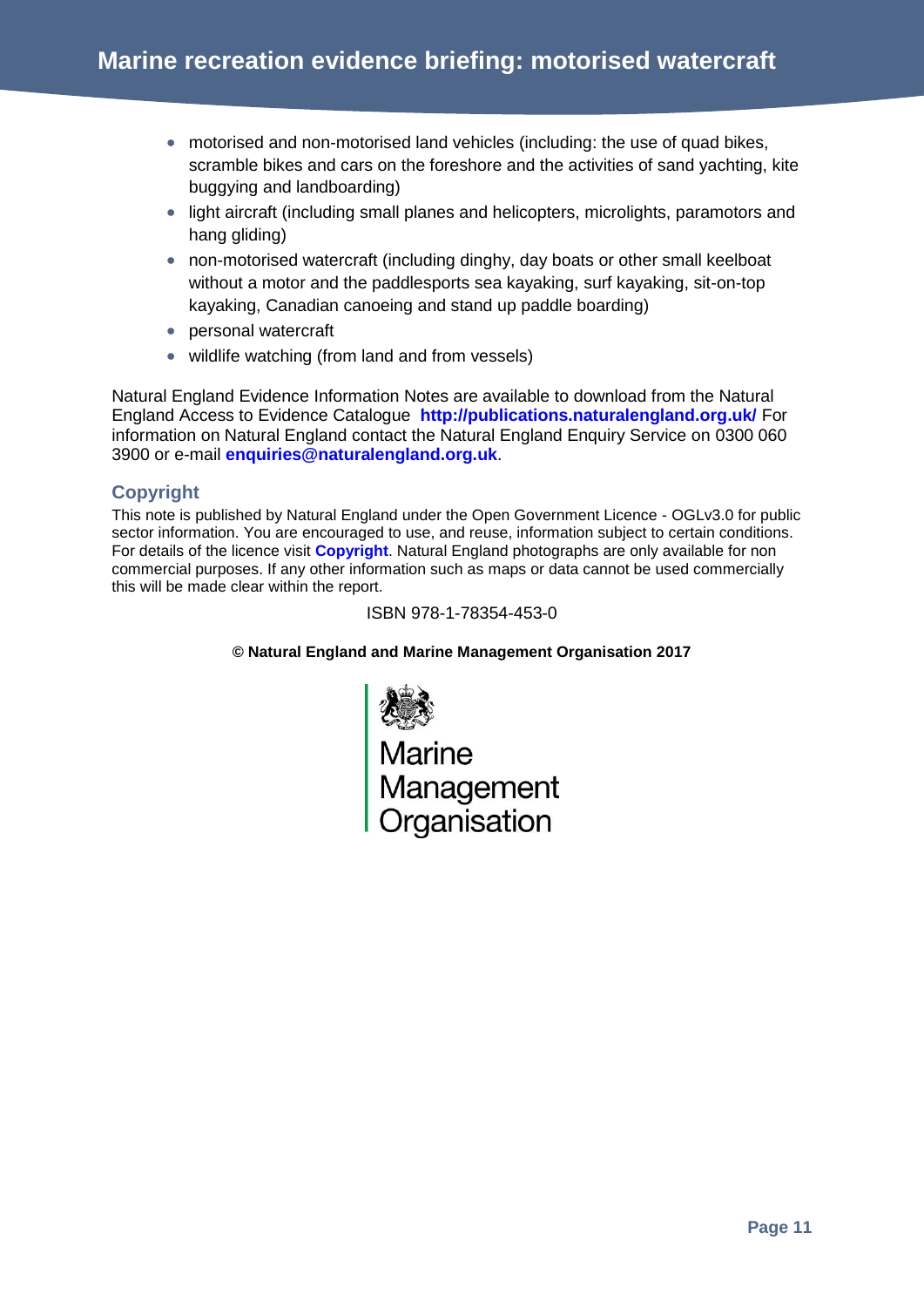### **References**

ABPMER, (2013). *Tools for appropriate assessment of fishing and aquaculture activities in marine and coastal Natura 2000 Sites.* Report III: Intertidal and subtidal muddy sands and sandy mud.

ARKENFORD (2015). *Watersports participation survey 2015.* Executive summary.

BELANGER, L. & BEDARD, J., (1990). Energetic cost of man-induced disturbance to staging snow geese. *Journal of Wildlife Management*, 54, 36-41.

BELLEFLEUR, D., LEE, P. & RONCONI, R. A. (2009). The impact of recreational boat traffic on Marbled Murrelets (*Brachyramphus marmoratu*). *Journal of Environmental Management,* 90, 531-538.

BISHOP, M.J. (2008). Displacement of epifauna from seagrass blades by boat wake. *Journal of Experimental Marine Biology and Ecology* 354: 111-118

BROWN, A.C. & MCLACHLAN, A. (2002). Sandy shore ecosystems and the threats facing them: some predictions for the year 2025. *Environmental Conservation* 29(1): 62-77

BURGER, J., (1998). Effects of motorboats and personal watercraft on flight behaviour over a colony of Common Terns. *Condor, 528-534.*

CELI, M., FILICIOTTO, F., MARICCHIOLO, G., GENOVESE, L., QUINCI, E. M., MACCARRONE, V. & BUSCAINO, G. (2015). Vessel noise pollution as a human threat to fish: assessment of the stress response in gilthead sea bream (*Sparus aurata, Linnaeus* 1758). *Fish Physiology and Biochemistry, 1-11.*

CHATWIN, T. A., JOY, R., & BURGER, A. E. (2013). Set-back distances to protect nesting and roosting seabirds off Vancouver Island from boat disturbance. *Waterbirds, 36(1), 43-52*.

CONSTANTINE R., BRUNTON D.H. & DENNIS T. (2004). Dolphin-watching tour boats change bottlenose dolphin (*Tursiops truncatus*) behaviour*. Biological Conservation, 117, 299–307.*

CURTIN, S., RICHARDS, S., WESTCOTT, S. (2009). Tourism and grey seals in south Devon: management strategies, voluntary controls and tourists' perceptions of disturbance. *Current Issues in Tourism, 12(1), 59-81.*

DOOLING, R. J., & THERRIEN, S. C. (2012). Hearing in birds: what changes from air to water*. In The Effects of Noise on Aquatic Life* (pp. 77-82). Springer New York.

DURELL, S.E.A. LE V. DIT, STILLMAN, R.A., TRIPLET, P., AULERT, C., BIO, D.O. DIT, BOUCHET, A., DUHAMEL, S., MAYOT, S. & GOSS-CUSTARD, J.D. (2005).Modelling the efficacy of proposed mitigation areas for shorebirds: a case study on the Seine estuary, France. *Biol. Conserv*. *123:67–77.*

DWYER, R.G. (2010). *Ecological and anthropogenic constraints on waterbirds of the Forth Estuary: population and behavioural responses to disturbance.* Thesis submitted as candidature for the degree of Doctor of Philosophy Centre for Ecology and Conservation.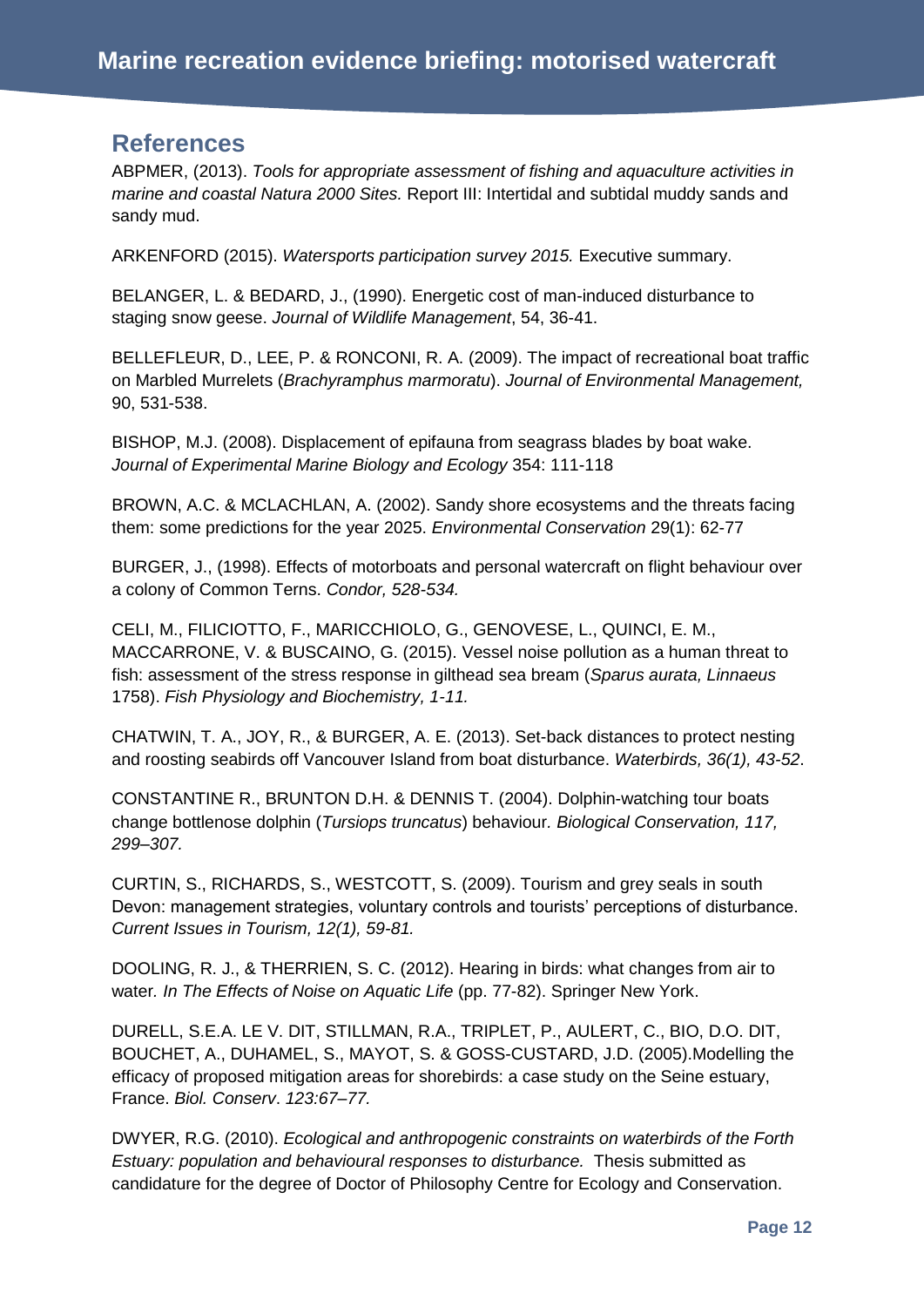GILL, J. A. (2007). Approaches to measuring the effects of human disturbance on birds. *Ibis*, 149(s1), 9-14.

GLOVER, H. K., GUAY, P. J., & WESTON, M. A. (2015). Up the creek with a paddle; avian flight distances from canoes versus walkers. *Wetlands Ecology and Management, 1-4.*

GOSS-CUSTARD, J. D., TRIPLET, P., SUEUR, F., & WEST, A. D. (2006). Critical thresholds of disturbance by people and raptors in foraging wading birds. *Biological Conservation, 127(1), 88-97.*

GREGORY, P. R., & ROWDEN, A. A. (2001). Behaviour patterns of bottlenose dolphins (*Tursiops truncatus*) relative to tidal state, time-of-day, and boat traffic in Cardigan Bay, West Wales. *Aquatic Mammals, 27(2), 105-113.*

GUAY, P. J., MCLEOD, E. M., TAYSOM, A. J., & WESTON, M. A. (2014). Are vehicles 'mobile bird hides'?: A test of the hypothesis that 'cars cause less disturbance'. *The Victorian Naturalist 131, 150-155*

HENRY, E., & HAMMILL, M. O. (2001). Impact of small boats on the haulout activity of harbour seals (*Phoca vitulina*) in Metis Bay, Saint Lawrence Estuary, Quebec, Canada. *Aquatic Mammals, 27(2), 140-148.*

HODGES, J. & HOWE, M. (1997). *Milford Haven waterway monitoring of eelgrass, Zostera angustifolia, following the Sea Empress oils spill.* Report to Shoreline and Terrestrial Task Group. Sea Empress Environmental Evaluation Committee.

HOOVER-MILLER, A., BISHOP, A., PREWITT, J., CONLON, S., JEZIERSKI, C., & ARMATO, P. (2013). Efficacy of voluntary mitigation in reducing harbor seal disturbance. *The Journal of Wildlife Management.*

IECS (2009). *Construction and Waterfowl: Defining Sensitivity, Response, Impacts and Information.* Institute of Estuarine and Coastal Studies Report to Humber INCA.

JANIK. V.M. & THOMPSON P.M. (1996). Changes in surfacing patterns of bottlenose dolphins in response to boat traffic. *Tursiops truncatus* (Mediterranean subpopulation). *Marine Mammal Science 12, 597–602*.

KENT B. LIVEZEY, ESTEBAN FERNÁNDEZ-JURICIC, & DANIEL T. BLUMSTEIN (2016) Database of Bird Flight Initiation Distances to Assist in Estimating Effects from Human Disturbance and Delineating Buffer Areas. *Journal of Fish and Wildlife Management: June 2016, Vol. 7, No. 1, pp. 181-191.*

LUNDQUIST, D., GEMMELL, N. J., & WÜRSIG, B. (2012). *Behavioural responses of dusky dolphin groups (Lagenorhynchus obscurus) to tour vessels off Kaikoura,* New Zealand. PloS one, 7(7), e41969.

LUSSEAU, D. (2003). Male and female bottlenose dolphins *Tursiops* spp have different strategies to avoid interactions with tour boats in Doubtful Sound, New Zealand. *Marine Ecology Progress Series 257, pp. 267–274.*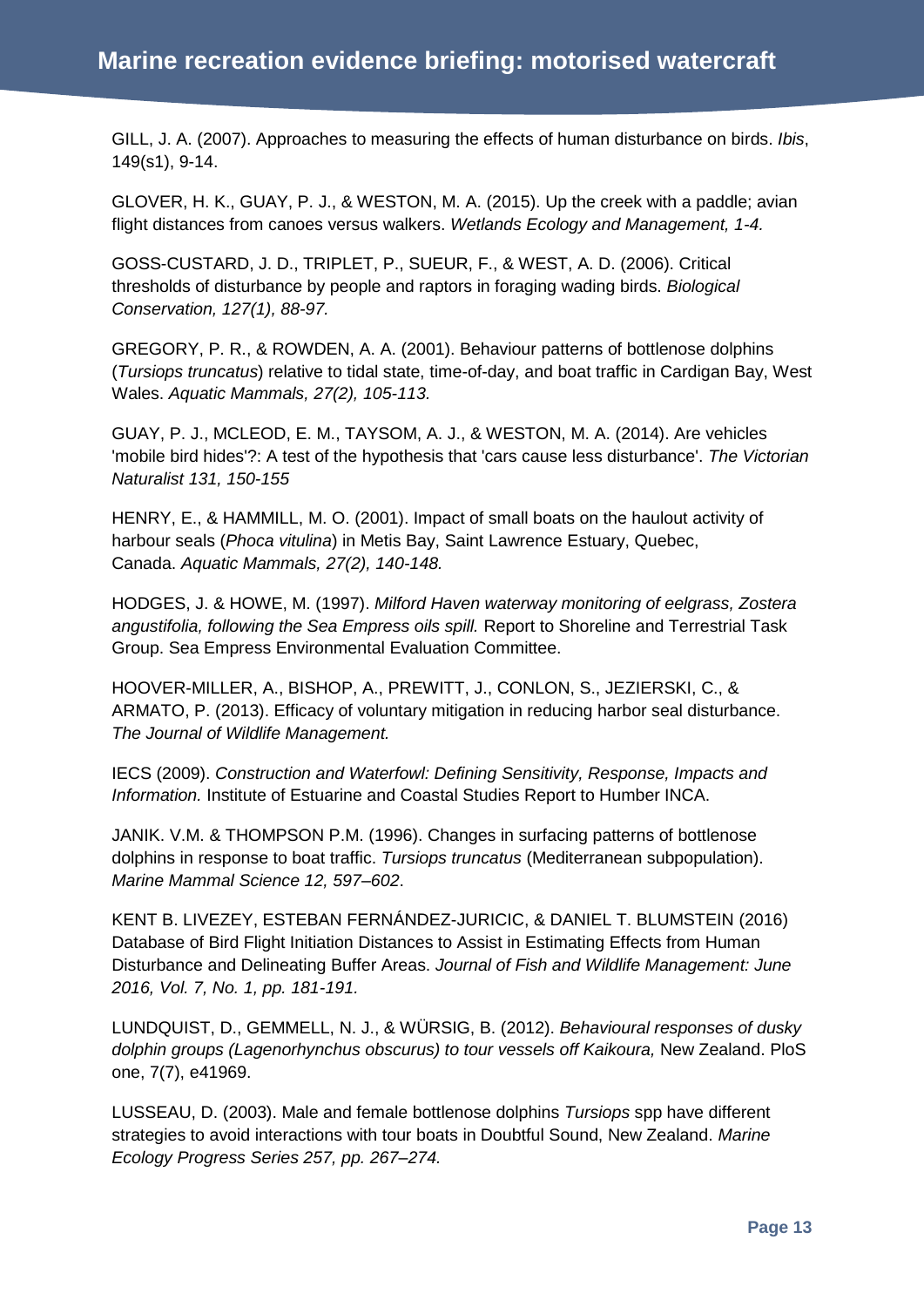MARTÍN, B., DELGADO, S., CRUZ, A. D. L., TIRADO, S., & FERRER, M. (2015). Effects of human presence on the long‐term trends of migrant and resident shorebirds: evidence of local population declines. *Animal Conservation, 18(1), 73-81*

MCCARTHY, G. & PRESLLI, F.P. (2007). *An assessment of the impacts of commercial fishing and recreational fishing and other activities to eelgrass in Conneticut's waters and recommendations for management.* Department of Environmental Protection and Department of Agriculture.

NAVEDO, J. G., & HERRERA, A. G. (2012). Effects of recreational disturbance on tidal wetlands: supporting the importance of undisturbed roosting sites for waterbird conservation. *Journal of Coastal Conservation, 16(3), 373-381.*

NEDWELL, J.R., EDWARDS, B., TURNPENNY, A.W.H., GORDON, J. (2004*). Fish and Marine Mammal Audiograms: A summary of available information.* Subacoustech Report ref: 534R0214.

NEENAN, S.T., PIPER, R., WHITE, P.R., KEMP, P., LEIGHTON, T.G. & SHAW, P.J. (2016). Does Masking Matter? Shipping Noise and Fish Vocalizations*. InThe Effects of Noise on Aquatic Life II* (pp. 747-753). Springer New York.

NOWACEK S.M., WELLS R.S. & SOLOW A.R. (2001). Short-term effects of boat traffic on bottlenose dolphins, *Tursiops truncatus*, in Sarasota Bay, Florida. *Marine Mammal Science, 673–688.*

OSPAR, (2009). *Assessment of the environmental impact of underwater noise.* 

PETERS, K. J., PARRA, G. J., SKUZA, P. P., & MÖLLER, L. M. (2013). First insights into the effects of swim‐with‐dolphin tourism on the behavior, response, and group structure of southern Australian bottlenose dolphins. *Marine Mammal Science, 29(4), E484-E497.*

PIROTTA, E., MERCHANT, N. D., THOMPSON, P. M., BARTON, T. R., & LUSSEAU, D. (2015). Quantifying the effect of boat disturbance on bottlenose dolphin foraging activity. *Biological Conservation, 181, 82-89.*

RODGERS, J. A., & SCHWIKERT, S. T. (2002). Buffer‐Zone Distances to Protect Foraging and Loafing Waterbirds from Disturbance by Personal Watercraft and Outboard‐Powered Boats. *Conservation Biology, 16(1), 216-224.*

RYA (2016). *UK Coastal Atlas of Boating 2.0: User Guide*. Royal Yachting Association, September, 2016.

SCHLACHER, T. A., NIELSEN, T., & WESTON, M. A. (2013). Human recreation alters behaviour profiles of non-breeding birds on open-coast sandy shores. Estuarine, *Coastal and Shelf Science, 118, 31-42.*

SCHWEMMER, P., B. MENDEL, N. SONNTAG, V. DIERSCHKE, & S. GARTHE, (2011). Effects of ship traffic on seabirds in offshore waters: implications for marine conservation and spatial planning. *Ecological Applications 21(5): 1851-1860*.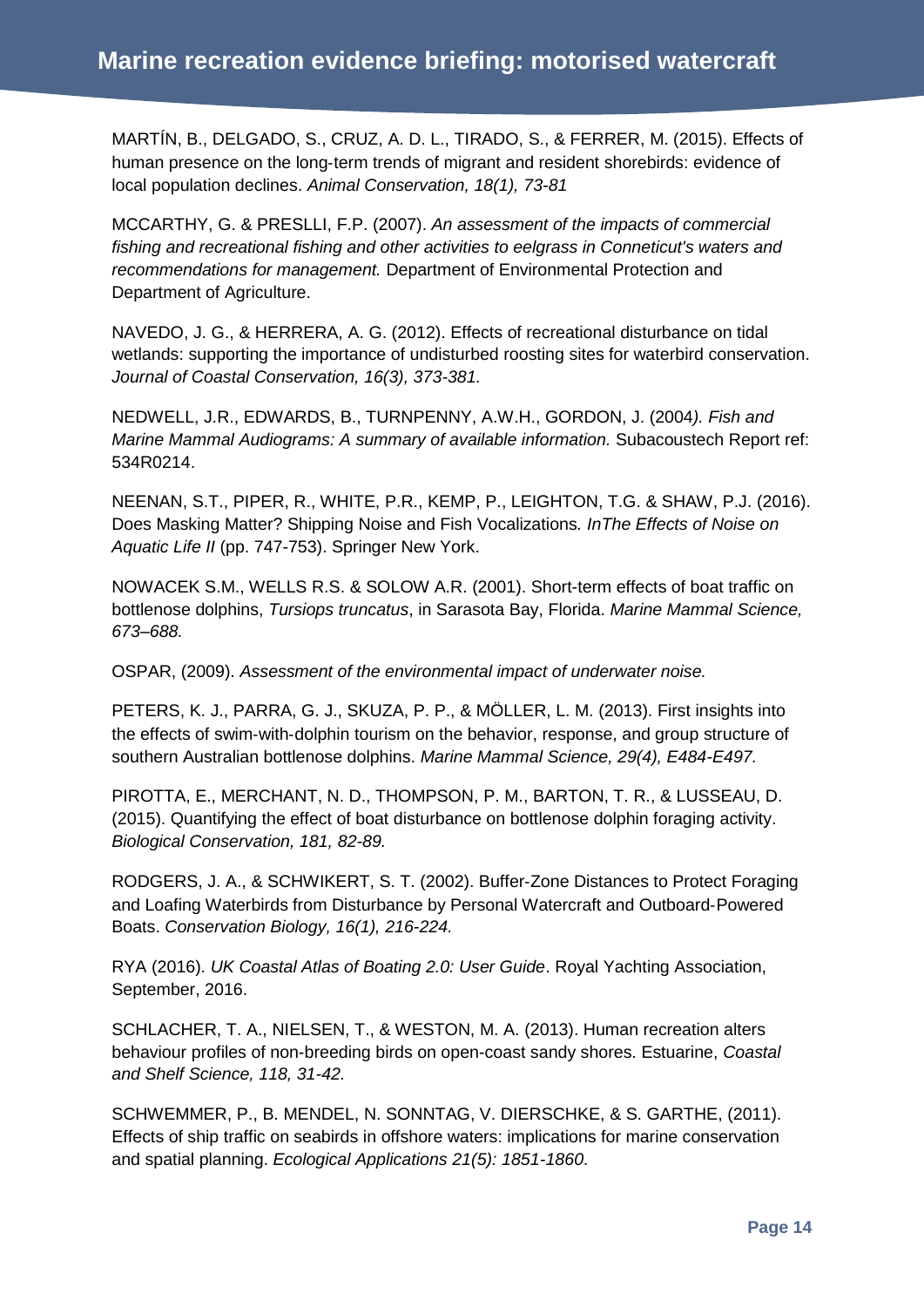SIMS, D. W. (2008). Sieving a Living: A Review of the Biology, Ecology and Conservation Status of the Plankton‐Feeding Basking Shark *Cetorhinus Maximus*. *Advances in marine biology, 54, 171-220*.

SPEEDIE, C., & JOHNSON, L. A. (2008). *The Basking Shark* (Cetorhinus maximus) *in West Cornwall.* Natural England Research Report NERR018.

STRONG P & MORRIS SR. (2010). Grey seal (*Halichoerus grypus*) disturbance, ecotourism and the Pembrokeshire Marine Code around Ramsey Island. *J. Ecotourism 9(2): 117–132*.

SURYAN RM & HARVEY JT. (1999). Variability in reactions of Pacific harbour seals, *Phoca vitulina richardsi*, to disturbance*. Fish. Bull. 97: 332–339.*

TYLER-WALTERS, H. & ARNOLD, C. (2008*). Sensitivity of Intertidal Benthic Habitats to Impacts Caused by Access to Fishing Grounds.* Report to Cyngor Cefn Gwlad Cymru / Countryside Council for Wales from the Marine Life Information Network (MarLIN) [Contract no. FC 73-03-327]. Plymouth, Marine Biological Association of the United Kingdom.

UK CEED, (2000). *A review of the effects of recreational interactions within UK European marine sites.*

WILSON, E. (2000). *Determination of boat disturbance on the surface feeding behaviour of basking sharks* Cetorhinus maximus. Unpublished MSc thesis. University of Plymouth, U.K.

WILSON, S.C (2014). *The impact of human disturbance at seal haul-outs.* A literature review for the Seal Conservation Society

YOUNG K. (1998). *Seal watching in the UK and Republic of Ireland*. IFAW, UK.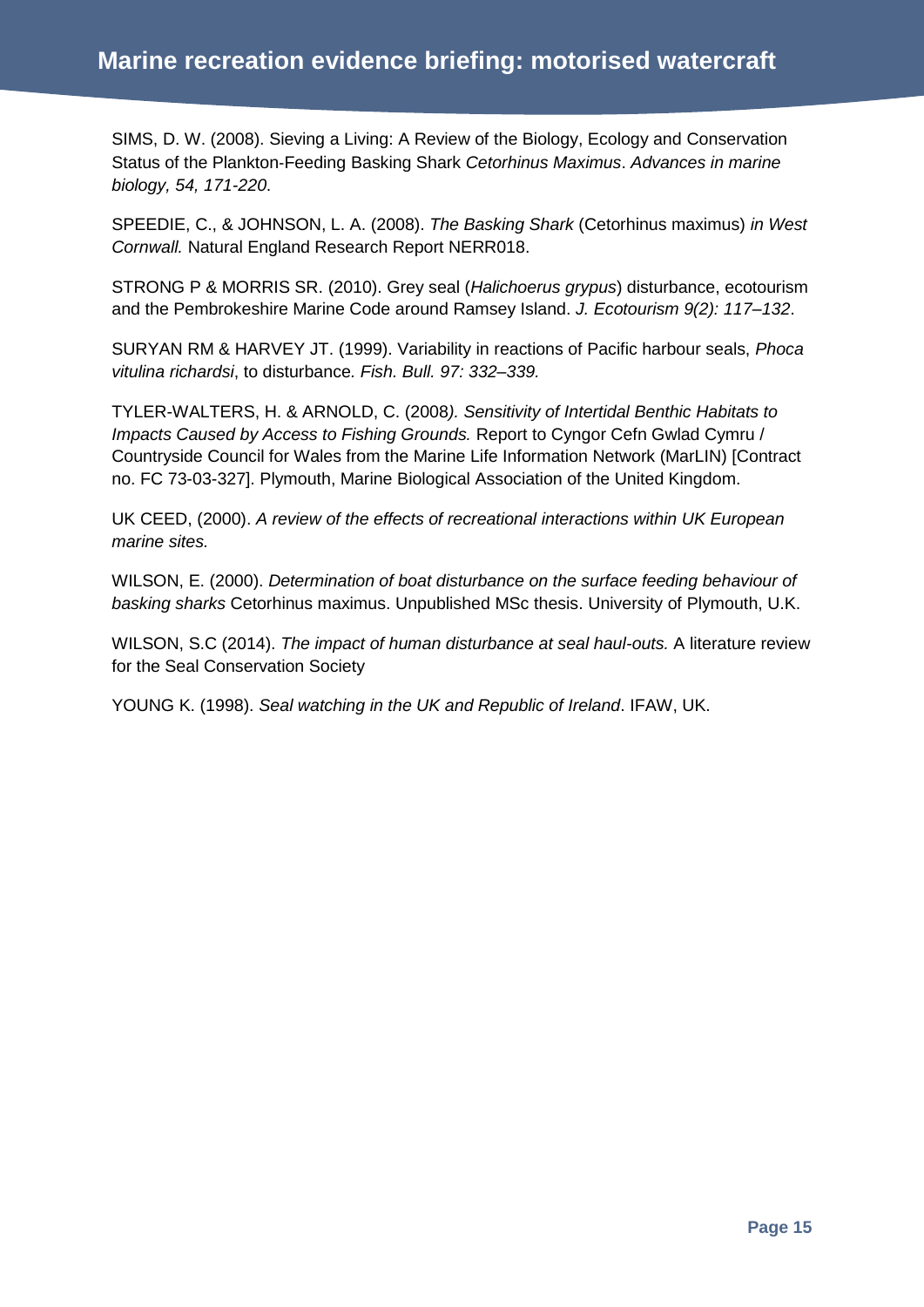#### **Table 1 Potential direct pressures arising from use of motorised watercraft at sea**

|                                    | Abrasion/disturbance<br>of the substrate<br>surface | Abrasion/disturbance<br>below substrate<br>surface | Underwater noise<br>changes | Above water noise<br>changes | <b>Visual disturbance</b> |
|------------------------------------|-----------------------------------------------------|----------------------------------------------------|-----------------------------|------------------------------|---------------------------|
| <b>Access</b><br>(launch/recovery) | Negligible                                          | Negligible                                         | Negligible                  | $\sqrt{3}$                   | $\sqrt{4}$                |
| <b>Activity</b><br>(boating)       | $\checkmark$                                        | $\checkmark$                                       | $\checkmark$                | $\sqrt{3}$                   | $\sqrt{4}$                |

X - No Impact Pathway

1 – Pressure relates to the potential abrasion/disturbance of the substratum surface and sub-surface through scour created by the propeller/engine wash in shallow water

2 – Pressure relates to changes in underwater noise created by engine/propeller operation

3 – Pressure relates to changes in air-borne noise created by people and/or vehicles during launch/recovery of vessel and from engine operation and the vessel moving through waves (craft striking waves or 'hull slap') during the activity

4 – Pressure relates to the presence of people and the vessel during launch/recovery of the vessel and during the activity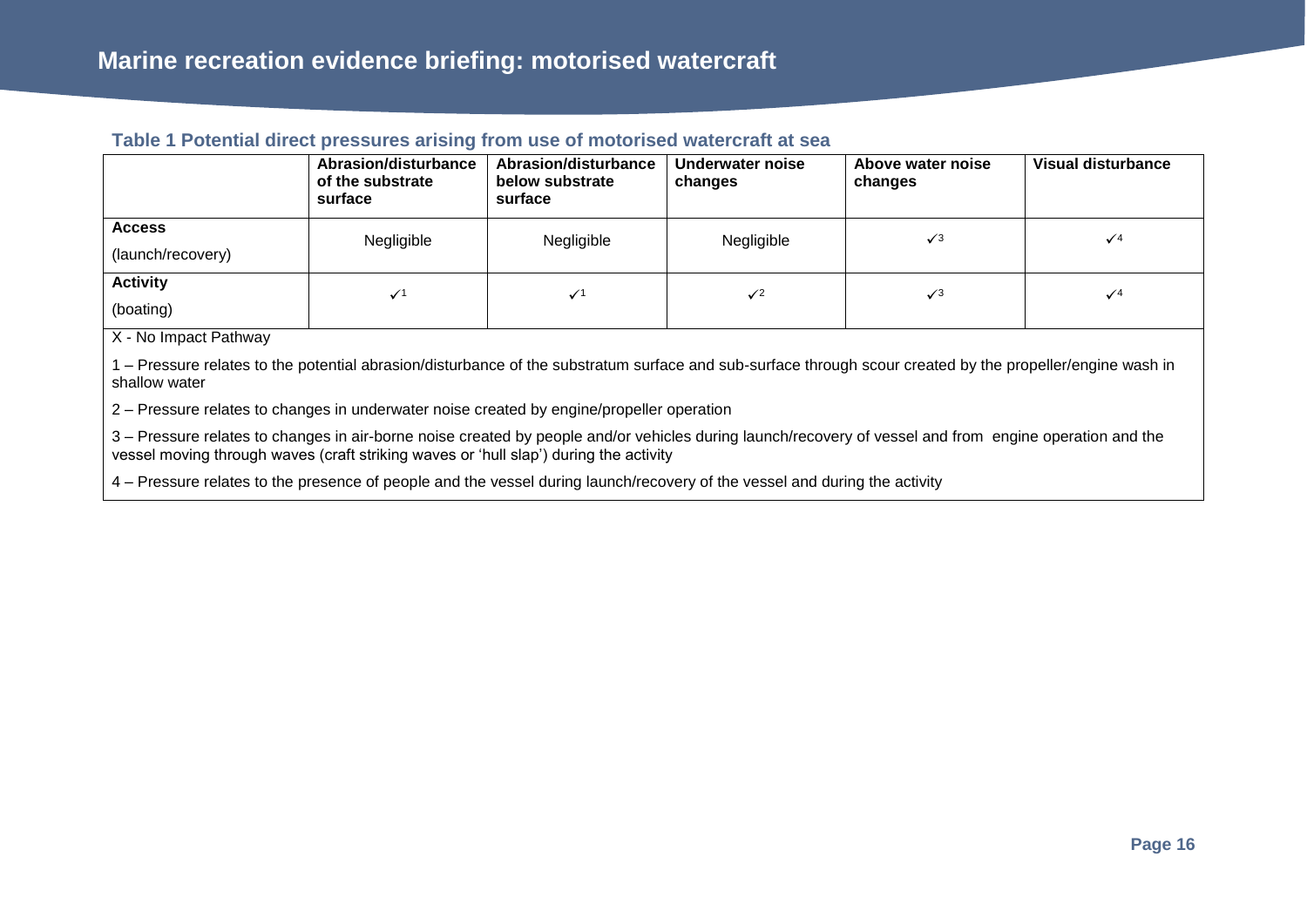| Table 2 Biological receptors potentially affected by the pressures arising from launch/recovery and use of motorised |  |
|----------------------------------------------------------------------------------------------------------------------|--|
| watercraft at sea                                                                                                    |  |

|                            | Abrasion/disturbance<br>of the substrate<br>surface | Abrasion/disturbance<br>below substrate<br>surface | Underwater noise<br>changes | Above water noise<br>changes    | Visual disturbance            |
|----------------------------|-----------------------------------------------------|----------------------------------------------------|-----------------------------|---------------------------------|-------------------------------|
| <b>Intertidal Habitats</b> | Negligible                                          | Negligible                                         | Impact pathways             |                                 | Impact pathways               |
| <b>Subtidal Habitats</b>   | (during activity)                                   | (during activity)                                  | scoped out                  | Impact pathways<br>scoped out   | scoped out                    |
| <b>Fish</b>                |                                                     |                                                    |                             |                                 | $\checkmark$ (basking sharks) |
| <b>Marine Mammals</b>      | Impact pathways<br>scoped out                       | Impact pathways<br>scoped out                      |                             | $\checkmark$ (hauled out seals) |                               |
| <b>Birds</b>               |                                                     |                                                    |                             |                                 |                               |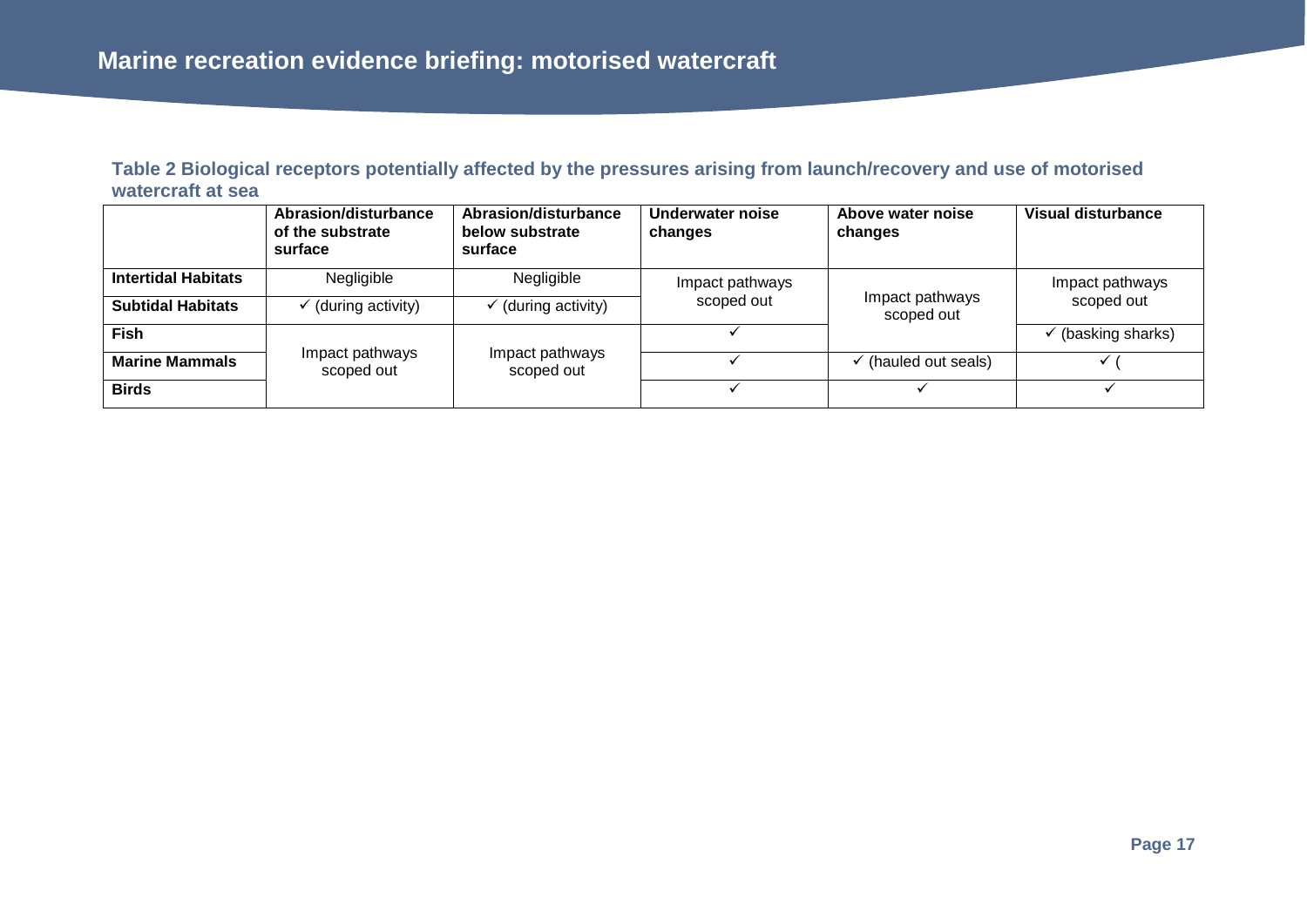| Table 3 Assessment of indicative likelihood of significant impacts from motorised watercraft activity |  |
|-------------------------------------------------------------------------------------------------------|--|
|                                                                                                       |  |

| <b>Pressure</b>                                                                                           | Likely overlap between<br>activity and feature<br>(confidence)                                                                                                                                                                                                                                                                                         | <b>Evidence of impact</b><br>(confidence)                                                                                                                                                                                                                                                                 | Sensitivity of feature to<br>pressure (confidence)                                                                                                                  | Likelihood of<br>observable/measurable<br>effect on the feature                                                                                                                                                                                           | <b>Likelihood of significant</b><br>impact on Conservation<br><b>Objectives</b> |
|-----------------------------------------------------------------------------------------------------------|--------------------------------------------------------------------------------------------------------------------------------------------------------------------------------------------------------------------------------------------------------------------------------------------------------------------------------------------------------|-----------------------------------------------------------------------------------------------------------------------------------------------------------------------------------------------------------------------------------------------------------------------------------------------------------|---------------------------------------------------------------------------------------------------------------------------------------------------------------------|-----------------------------------------------------------------------------------------------------------------------------------------------------------------------------------------------------------------------------------------------------------|---------------------------------------------------------------------------------|
| Sub-surface sediment<br>disturbance in shallow<br>subtidal habitats (from<br>engine/propeller wash)       | Low for larger vessels $-$ as<br>required to stay within<br>navigational channels<br>within shallow water<br>environments (high)<br>Low - Medium for smaller<br>vessels with a shallow<br>draft (e.g. Rigid Inflatable<br>Boats). Whilst such boats<br>can access very shallow<br>water, this is generally<br>avoided to prevent<br>grounding (medium) | Direct evidence of impact<br>on seagrass habitats<br>(medium)                                                                                                                                                                                                                                             | Low-High<br>Sensitivity will depend on<br>habitat type and therefore<br>will be site- specific. An<br>example of a feature with<br>high sensitivity is<br>seagrass. | Low-Medium based on<br>evidence of impact on<br>sensitive habitat and<br>potential for pressure and<br>feature to overlap                                                                                                                                 | <b>Low-Medium</b>                                                               |
| <b>Underwater noise</b><br>changes and visual<br>disturbance-Fish                                         | Low-High depending on<br>location of activity e.g.<br>coastal, inshore or offshore<br>(low)<br>Increased likelihood of<br>overlap with basking<br>sharks in some areas at<br>certain times, especially as<br>likely to be seeking<br>interaction with feature<br>(expert judgement)                                                                    | Little direct evidence of<br>vessel noise on fish,<br>although some evidence of<br>increased stress response<br>and masking of<br>vocalisations from this<br>pressure (medium)<br>Basking shark - evidence<br>of short-term displacement<br>response to small<br>motorised vessel from one<br>study (low) | Low-High (fish general)<br>depending on species<br>Medium (basking shark)<br>during sensitive periods<br>(low)                                                      | Low-Medium (fish<br>general) based on known<br>vessel noise and predicted<br>responses<br><b>Medium - based on the</b><br>potential of overlap<br>between pressure and<br>feature (in some locations)<br>during periods of important<br>feature behaviour | Low (fish general and<br>basking sharks)                                        |
| <b>Underwater noise</b><br>changes and visual<br>disturbance - Marine<br>mammals (seals and<br>cetaceans) | Low-Medium depending<br>geographical location of<br>activity (high)                                                                                                                                                                                                                                                                                    | Evidence of pressure<br>causing 'evasive'<br>behavioural responses,<br>changes in behavioural<br>state (e.g. decreased<br>feeding or resting activity)<br>and masking acoustic<br>cues, with potential to<br>interrupt social interactions<br>and affect individual fitness<br>in the long term (high)    | Medium-High                                                                                                                                                         | Medium-High based on<br>high confidence in<br>evidence base showing<br>disturbance effects and<br>sensitivity to pressure.<br>Impact likely to be most<br>pronounced when boats<br>deliberately seek direct<br>interaction with feature                   | Low-Medium                                                                      |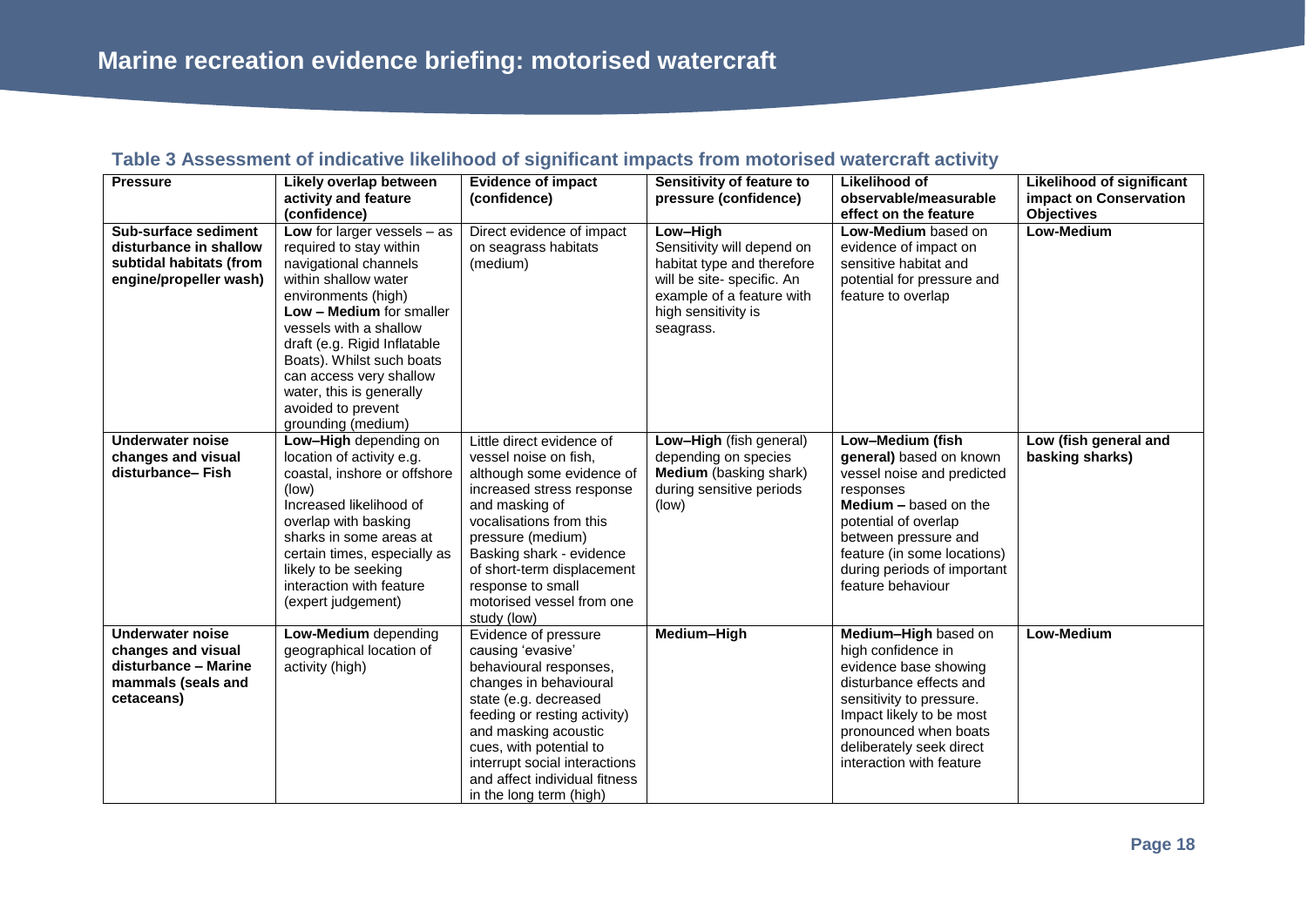# **Marine recreation evidence briefing: motorised watercraft**

| <b>Pressure</b>                                                                     | Likely overlap between<br>activity and feature                                                                                                                                                          | <b>Evidence of impact</b><br>(confidence)                                                                                                                                                                                                                                                                                                                                                                                                                                                                                                      | Sensitivity of feature to<br>pressure (confidence)                                                                                                                                                                                                                                                                                                                                                       | Likelihood of<br>observable/measurable                                                                                                                                               | <b>Likelihood of significant</b><br>impact on Conservation |
|-------------------------------------------------------------------------------------|---------------------------------------------------------------------------------------------------------------------------------------------------------------------------------------------------------|------------------------------------------------------------------------------------------------------------------------------------------------------------------------------------------------------------------------------------------------------------------------------------------------------------------------------------------------------------------------------------------------------------------------------------------------------------------------------------------------------------------------------------------------|----------------------------------------------------------------------------------------------------------------------------------------------------------------------------------------------------------------------------------------------------------------------------------------------------------------------------------------------------------------------------------------------------------|--------------------------------------------------------------------------------------------------------------------------------------------------------------------------------------|------------------------------------------------------------|
|                                                                                     | (confidence)                                                                                                                                                                                            |                                                                                                                                                                                                                                                                                                                                                                                                                                                                                                                                                |                                                                                                                                                                                                                                                                                                                                                                                                          | effect on the feature                                                                                                                                                                | <b>Objectives</b>                                          |
|                                                                                     |                                                                                                                                                                                                         | Effect of towed watersport<br>likely to be more<br>pronounced (further visual<br>stimuli in addition to vessel<br>noise and presence)<br>(expert opinion)<br>However, neutral or<br>positive responses to<br>pressure also observed in<br>some locations (high)                                                                                                                                                                                                                                                                                |                                                                                                                                                                                                                                                                                                                                                                                                          |                                                                                                                                                                                      |                                                            |
| Above water noise<br>changes and visual<br>disturbance - seals<br>(hauled out only) | Low-High depending on<br>geographical location of<br>activity e.g. high overlap<br>where seals haul out on<br>beaches (e.g. Horsea);<br>less likely on rocky<br>coastlines (e.g. North<br>Devon) (high) | Evidence of seals<br>dispersing into sea<br>(flushing) when motorised<br>vessels generally within<br>150-200m and response<br>being more influenced by<br>boat speed of approach<br>rather than distance (high)                                                                                                                                                                                                                                                                                                                                | High - hauled out seals<br>sensitive to visual<br>disturbance (medium)<br>Evidence suggests<br>common seals more<br>sensitive to pressure than<br>grey seals (high)                                                                                                                                                                                                                                      | Medium-High based on<br>wide range of likely overlap<br>between pressure and<br>feature. Where overlap<br>occurs, strong evidence<br>base for impact and high<br>feature sensitivity | Low-Medium                                                 |
| Above water noise<br>changes and visual<br>disturbance - Birds                      | Low-High depending on<br>geographical location of<br>activity (high)                                                                                                                                    | Evidence of disturbance to<br>birds by motorised vessels<br>with greater disturbance<br>caused by vessels<br>approaching at higher<br>speeds (high)<br>Vessels consistently using<br>defined routes likely to<br>cause less disturbance<br>due to habituation (high)<br>Effect of towed watersport<br>(particularly parascending<br>likely to be more<br>pronounced (expert<br>judgement)<br>Direct evidence of impact<br>on diving seabirds limited,<br>however, pressure is likely<br>to cause an evasion<br>responses (expert<br>judgement) | Low-High<br>Sensitivity will differ<br>between species. Some<br>species e.g. red-throated<br>diver, curlew, are highly<br>sensitive to disturbance;<br>other species e.g. gulls,<br>have high thresholds (low<br>sensitivity) to disturbance.<br>Certain behavioural<br>activities are considered<br>more susceptible to<br>disturbance e.g. nesting<br>seabirds or breeding birds<br>(expert judgement) | Medium-High based on<br>wide range of overlap<br>between pressure and<br>feature                                                                                                     | Low-Medium                                                 |